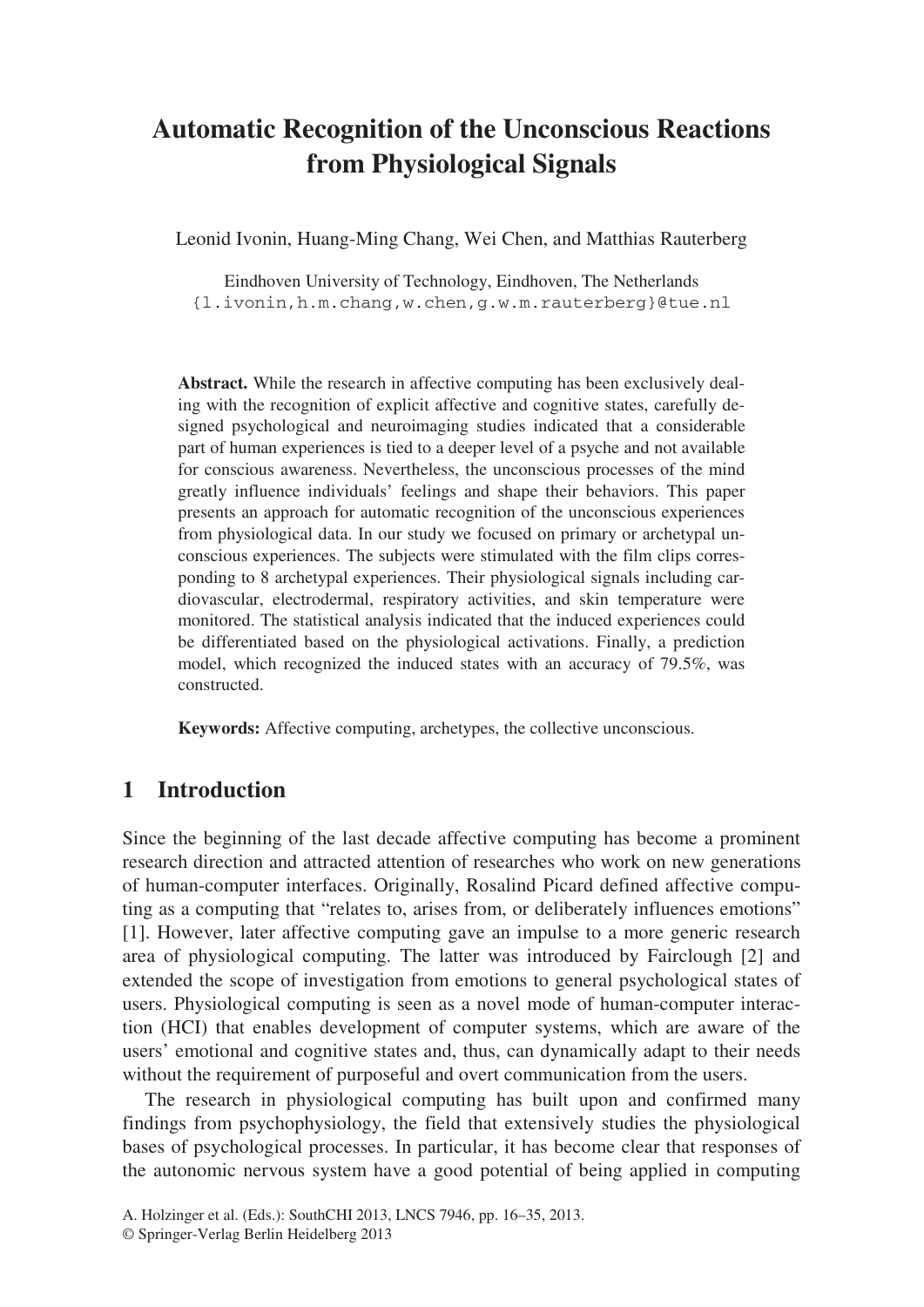applications because they are capable of predicting changes in psychological states of individuals and can be measured with relatively cheap, quick and unobtrusive methods [3]. The possible applications of physiological computing cover a range of domains and can be roughly divided into two branches: cognitive and affective. Cognitive physiological computing is directed at monitoring and improvement of the users' performance. For instance, in adaptive automation scenarios where an operator needs to control an aircraft or a vehicle, it is important to identify the states of boredom and low vigilance because they are likely to increase the risk of accidents [4, 5]. On the other hand, affective physiological computing is aimed at increase of pleasure in interaction with computer systems and is well suited for domains such as entertainment or computer-based learning [6]. Naturally, there is an overlap between these two branches of physiological computing [3] due to the fact that cognition and affect are interrelated in the human psyche.

One course of investigation in physiological computing involves study of the psychological states that have been identified in psychology but have not yet been considered with regard to HCI. It is of little surprise that research in psychology and neuroscience has collected more knowledge about human cognition, affect and behavior than any other disciplines. For this reason, physiological computing is largely based on original experiments in psychophysiology [2] and adoption of new insights from these fields seems rational. An emerging trend in psychological science over the past 30 years is understanding and acceptance of the fact that human experience is extensively tied to a deeper level of psyche, which is not directly available to conscious awareness and, thus, defined as the unconscious. Although it may sound controversial and surprising, often people are not very well aware of and not able to accurately report on their higher order cognitive processes [7]. The absence of introspective awareness about the unconscious mental processes does not mean that they have no influence or effect on behaviors, experiences and memories. On the contrary, carefully designed experiments with both healthy volunteers and brain-damaged patients have indicated that a large part of people's everyday behaviors is conducted without any conscious control [8]. As the phenomenon of the unconscious is still to be fully understood by the scientific community, there has not been developed an established definition for it yet. However, in order to avoid ambiguity and confusion, the unconscious processes have been operationally defined by Bargh "in terms of a lack of awareness of the influences or effects of a triggering stimulus and not of the triggering stimulus itself" [9]. This definition emphasizes the important distinction between *unconscious* and *subliminal* by resolving the common confusion about these two phenomena. People outside of psychological science often equate the unconscious with processing of stimuli, which are too weak or short to enter the conscious awareness and, therefore, are referred to as subliminal. In fact, the unconscious information processing is not necessarily associated with presentations of subliminal stimuli and runs continuously as a parallel background process in human mind [10].

Carl Jung, a Swiss psychiatrist, developed his concept of the unconscious in the beginning of the previous century. According to Jung, the unconscious consists of two components: the *personal unconscious* and the *collective unconscious*. The personal unconscious is a repository for all of one's feelings, memories, knowledge and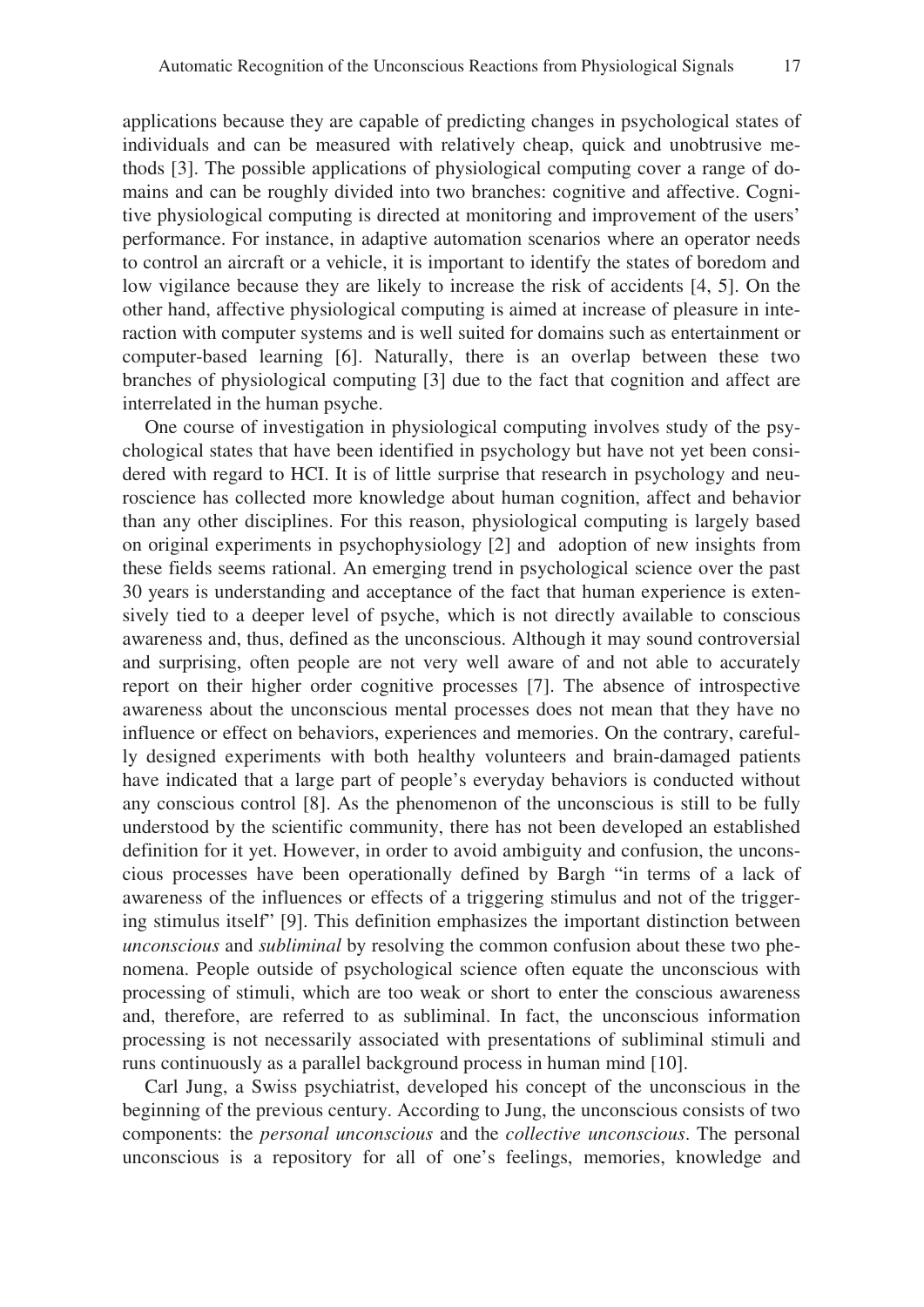thoughts that are not conscious at a given moment of time [11]. They may be retrieved from the personal unconscious with a varying degree of difficulty that depends on how actively they are being repressed. On the other hand, the collective component of the unconscious is universal and has contents and modes of behavior that are uniform in all individuals [12]. The collective unconscious represents the deepest level of the psyche and does not arise individually but is inherited and contains innate behavior patterns for survival and reproduction developed over evolutionary time. The content of the collective unconscious was conceptualized by Jung as archetypes or pre-existent forms. Archetypes are very close analogies to instincts because the latter are impersonal, inherited traits that present and motivate human behavior long before any consciousness develops [13]. Furthermore, feelings and ideas emerged from archetypes continue to influence people despite any degree of consciousness later on. Archetypes define the patterns of instinctual behaviors and are conceptualized as images or representations of the instincts.

The unconscious side of the human psyche is a profoundly intriguing phenomenon guiding smart and adaptive processes that shape behaviors and experiences of people and yet remain hidden from their conscious awareness. While research in physiological computing has made a considerable progress in recognition of cognitive and affective states of the users, the investigation has been primary focused on conscious psychological states. Thus, sensing a deeper level of human experiences defined by the unconscious processes remains a largely unexplored area. Interestingly, there is some initial evidence from psychophysiology [14] that the unconscious experiences of people can be indirectly assessed with their physiological signals. This fact implies that although the unconscious processes are hidden from the conscious mind, traces of the unconscious can be observed from bodily activations. However, a further investigation is required in order to evaluate the feasibility of sensing the users' unconscious mental processes in HCI scenarios by means of physiological computing.

In this study our primary goal was the evaluation of the possibility to sense the unconscious experiences of the users in an automatic and unobtrusive manner. However, as the unconscious is a complex phenomenon, the scope of our study was limited to the collective unconscious. Unlike the personal unconscious that is highly diverse and individual, the collective unconscious consists of the universal archetypes. For this reason, it is better suited for computing applications where a range of common archetypal experiences could be employed for system adaptation to psychological states of the users. More specifically, this study was aimed at investigating the feasibility of sensing and distinguishing various archetypal experiences of the users based on the analysis of physiological signals such as heart rate or skin conductance.

In accordance with our research objectives an experiment was designed where explicit emotional feelings, such as fear or joy, and a range of common archetypal experiences were elicited in individuals. The explicit emotions were included in this study to serve as a benchmark that can be used to compare our results with other affect recognition studies. Simultaneously with the presentation of emotional and archetypal stimuli physiological signals of the participants were unobtrusively measured with a number of wireless sensors. Subsequently, signal processing methods were applied to the collected physiological data and a set of appropriate features was extracted with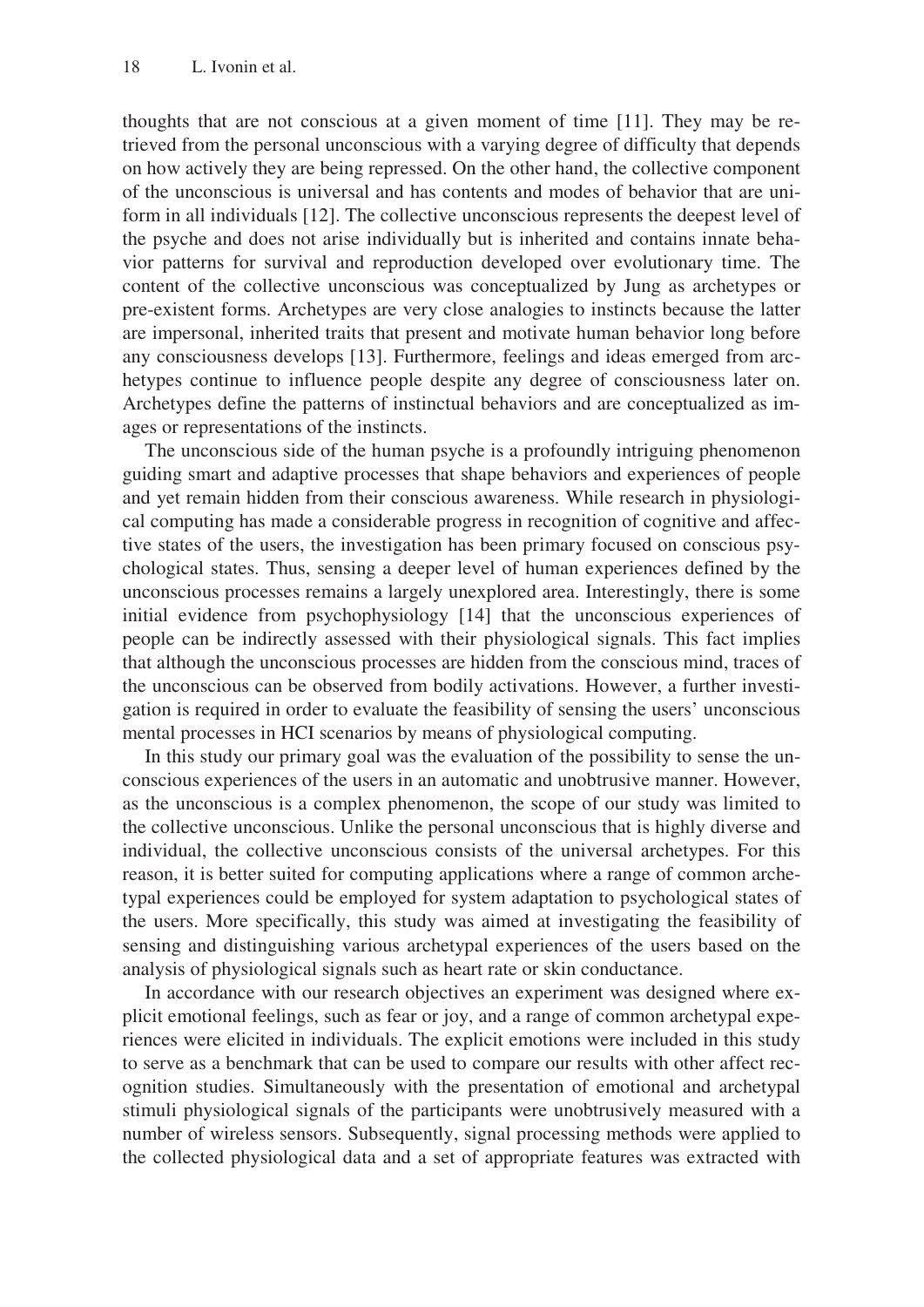advanced data mining techniques. In order to explore the obtained dataset several statistical tests were utilized. Finally, predictive models that allow for a meaningful classification of the subjects' psychological states were constructed based on the vector of features extracted earlier.

### **2 Methods**

#### **2.1 Experimental Design**

**Stimuli.** An appropriate set of stimuli was required for the elicitation of the explicit emotions and the archetypal experiences in the experiment. Past research in affect elicitation have applied different media types for emotion induction in laboratory conditions, including images and sounds [15, 16], music [17], and films [18]. These media types differ from one another in many aspects. For instance, still images and sounds are commonly presented to subjects for very short periods of time and have a high temporal resolution. On the other hand, music and film clips accommodate a lower degree of temporal resolution lasting for several minutes and deliver heterogeneous cognitive and affective activations. In comparison with the other types of media, film clips are powerful in capture of attention because of their dynamic display that includes both visual and auditory modalities [18]. Another characteristic of film clips is the ability to elicit intensive emotional responses that lead to activations in cognitive, experiential, central physiological, peripheral physiological and behavioral systems [19]. Taking into account the pros and cons of each media type film clips were chosen for this study because they effectively elicit emotions and last for several minutes. The latter fact was important for calculation of heart rate variability parameters that require at least 5 minutes of data [20]. With regard to the archetypal stimuli we assumed that the media with a high affective impact would also have a large influence on the collective unconscious. For this reason, film clips were utilized for the induction of both the explicit emotions and the archetypal experiences.

Emotions or feelings are commonly represented in affective computing with the dimensional model [21]. This model projects emotions in the affective space with two or three dimensions. In case of two dimensions an emotional state in the affective space is characterized by values of arousal and valence. The dimension of arousal ranges from calm to aroused states while the dimension of valence ranges from negative to positive states [22]. For this study five explicit emotions, amusement, fear, joy, sadness and neutral state, were selected. They uniformly cover the two-dimensional affective space. According to the previous work in this field [23], the neutral state is located close to the origin of the affective space and each one of the other four emotions is situated in a separate quadrant of the space. The film clips for elicitation of each chosen explicit emotional state were identified based on the previous studies in affect induction and recognition. The seminal work of Gross [18] and Pantic [24] provides guidance with regard to application of video in emotion research and even proposes sets of film clips that can be readily used as emotional stimuli. However, we could not always use the recommended clips for the two following reasons. First, some of the film clips were considerably shorter than 5 minutes. Second, from the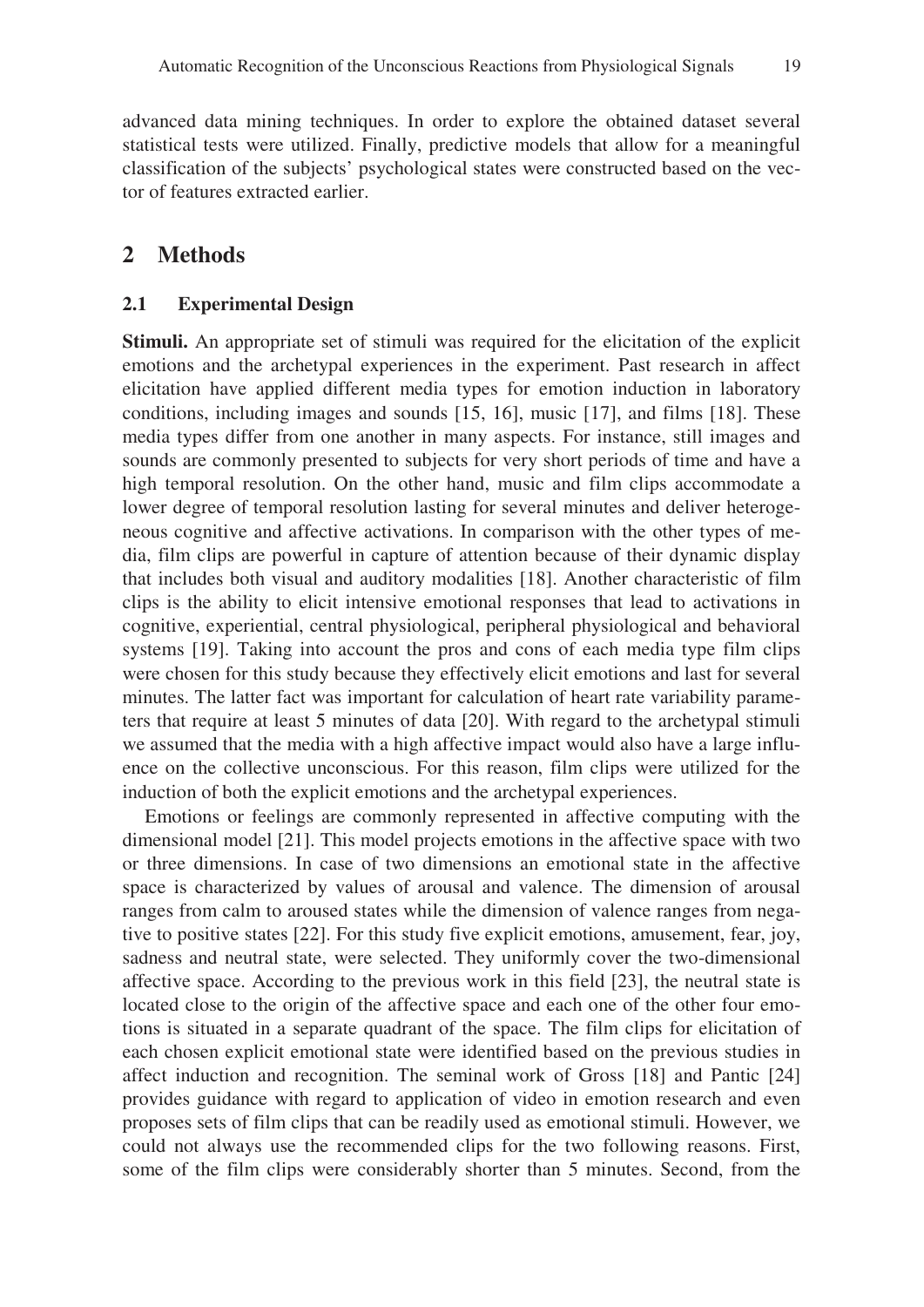pilot study we learnt that some of the clips taken from old movies do not emotionally engage people because they are perceived as old-fashioned. Thus, we introduced five film clips that were selected according to the requirements of this study and presented them in Table 1.

Having prepared stimuli for the explicit emotions, it was next necessary to obtain film clips for the archetypal experiences. Jung discovered that symbolic representations of archetypes had been present across cultures for thousands of years. Archetypal symbols are commonly found in artwork, myths, storytelling, and continue to be actively employed in modern mass media [25]. This fact led us to the idea that the set of stimuli could be constructed by extracting typical archetypal appearances from a variety of rich media sources. However, beforehand we had to determine which archetypes would be included in the experiment.

| Film clip                     | Movie                                      | Film clip   | Movie                            |  |  |  |  |  |
|-------------------------------|--------------------------------------------|-------------|----------------------------------|--|--|--|--|--|
| Stimuli for Explicit Emotions |                                            |             |                                  |  |  |  |  |  |
| Neutral                       | Coral Sea Dreaming:<br>Fear<br>Awaken [26] |             | The Silence of The Lambs<br>[27] |  |  |  |  |  |
| Amusement                     | Mr. Bean [28]                              | Joy         | The Lion King [29]               |  |  |  |  |  |
| Sadness                       | Forrest Gump [30]                          |             |                                  |  |  |  |  |  |
| Archetypal stimuli            |                                            |             |                                  |  |  |  |  |  |
| Anima                         | American Beauty [31]                       | Hero Return | Braveheart [32]                  |  |  |  |  |  |
| Animus                        | Black Swan [33]                            | Mentor      | The King's Speech [34]           |  |  |  |  |  |
| Hero Departure                | Braveheart [32]                            | Mother      | All About My Mother [35]         |  |  |  |  |  |
| Hero Initiation               | Braveheart [32]                            | Shadow      | Fight Club [36]                  |  |  |  |  |  |

**Table 1.** Information about sources of the film clips

For this study eight archetypes (anima, animus, hero-departure, hero-initiation, hero-return, mentor, mother and shadow) were selected based on their importance and representativeness. Therefore, only films depicting the most common archetypes [12] formed our set of stimuli. The archetypes of anima, animus and shadow were chosen based on their appearance in the manuscripts of Jung [13]. Three archetypes of a hero exemplify important stages in the hero's journey described by Joseph Campbell [37]. He identified that a prototypic journey, which a hero undertakes in a generic narrative, includes stages of departure, initiation, and return. The archetype of mentor is found in the research of Campbell as well and signifies a character that supports the hero in acquiring knowledge and power. Finally, mother is yet another major archetype [38] that was picked for this study.

Next, film clips embodying these eight archetypes were needed. Similar to the stimuli for the explicit emotions and to the previous studies that employed films [19] we obtained our clips by editing fragments of full-length commercial movies. However, unlike the explicit emotions, there was no guidance from the past research with regard to the selection of the stimuli. Thus, our choices had to be evaluated and, if necessary, corrected by experts in the area of archetypal research. Therefore, we pursued collaboration with The Archive for Research in Archetypal Symbolism (ARAS), which is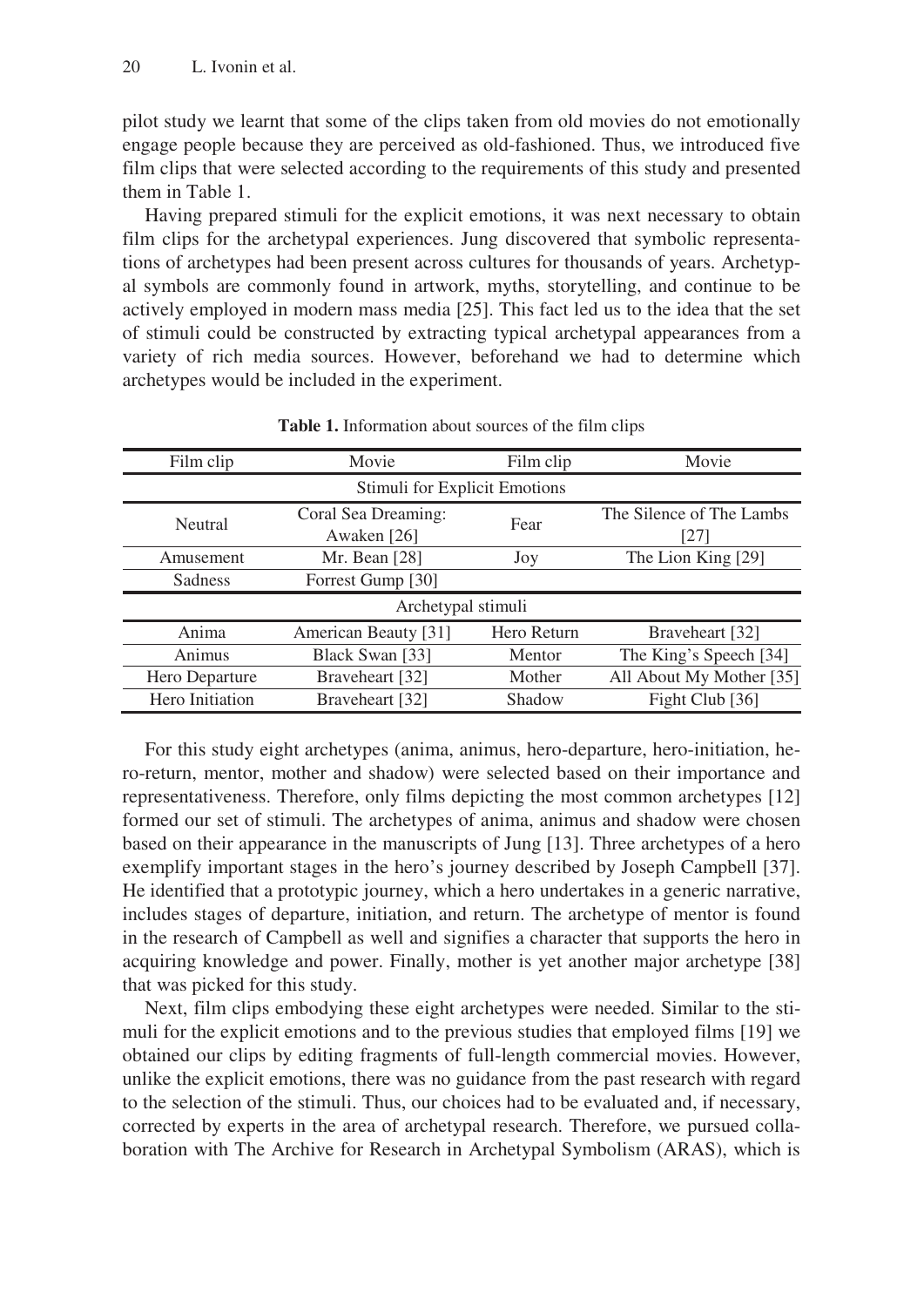an organization that since the early 1930s has been collecting and annotating mythological, ritualistic, and symbolic images from all over the world [39]. Thanks to the cooperation with ARAS and their feedback, our set of archetypal stimuli was constructed from the clips, which were obtained from the movies listed in Table 1.

Unfortunately, copies of the film clips employed in the study cannot be shared due to the fact that they were extracted from commercial movies. However, all of the movies are freely available on the market and we will provide the editing instructions to produce exactly the same clips upon request.

**Participants.** Thirty-six healthy volunteers were recruited for this study. Many of them were undergraduate or graduate students. Eventually, 10 participants had to be excluded from the data analysis due to technical problems with Shimmer wireless physiological sensors. One more participant was excluded because he did not comply with the procedure of the experiment and the validity of his data was questionable. For this reason, only data from 25 subjects, consisting of 12 women and 13 men, was utilized in this study. Of these, 11 participants were from Europe, 10 participants originally came from Asia, 3 participants were from Middle East and one participant was from South America. The average age for the women was  $23.0$  years (SD = 1.9) and for the men  $25.4$  years (SD = 4.5). Participants had normal or corrected to normal vision and hearing. Prior to the experiment each subject signed an informed consent form and was later financially compensated for participation in the laboratory session that took approximately 2 hours.

**Apparatus.** The laboratory was equipped with a high definition beamer that in a cinema like settings projected the film clips on a white wall with dimensions 592 x 222 cm. The couch that accommodated participants during the study was situated at a viewing distance of approximately 4 meters in front of the white wall. Additionally to the beamer, a computer screen and a mouse were located near the couch. After watching a film clip subjects were required to use the mouse for providing a self-report about their feelings by rating them against a number of scales, which were displayed on the screen. The procedure of the experiment including presentation of the clips, collection of the feedback, and time tracking was synchronized and automated with a website. Heart activities and skin conductance of participants were monitored with Shimmer wearable wireless sensors that streamed physiological data to a computer via Bluetooth connection. The three-lead Shimmer electrocardiogram sensor was connected with four disposable pregelled Ag/AgCl spot electrodes. Two of the electrodes were placed below the left and right collarbones and the other two were attached to the left and right sides of the belly. The electrode placed on the right side of the belly served as a reference. The same type of electrodes was used to connect the Shimmer GSR sensor to thenar and hypothenar eminences of the participant's palm on a non-dominant hand for measurement of the skin conductance. Regrettably, due to the malfunctioning of the Shimmer ECG sensor, physiological data of 10 participants was partly missing and had to be excluded from the analysis. A Refa amplifier from TMSI BV in combination with an inductive respiration belt and a temperature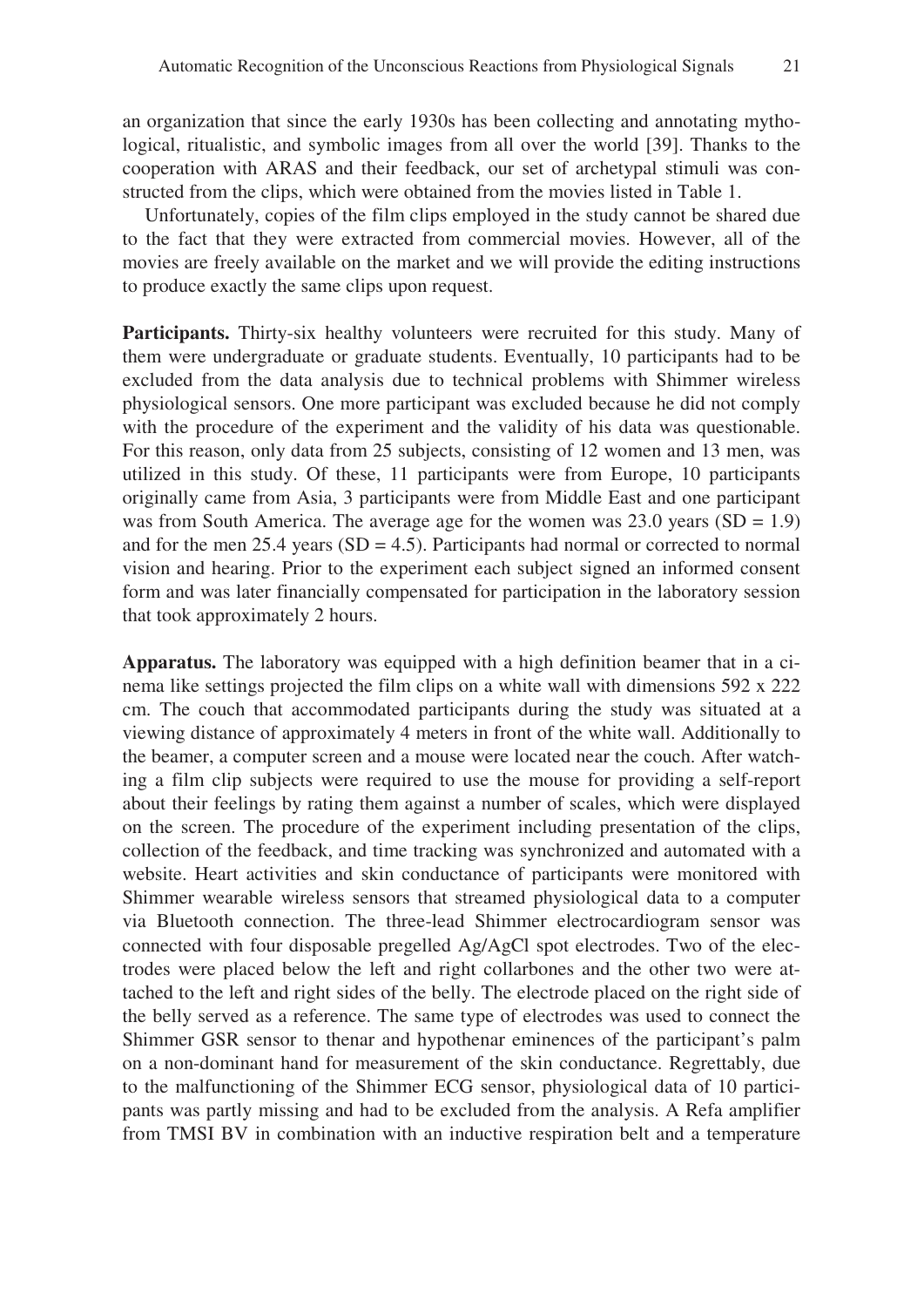sensor was used for the measurement of the respiration and skin temperature. A respiration belt with an appropriate size was strapped around the participant's chest and the temperature sensor was fixed on the subject's belly with a sticky tape.

**Procedure.** Each participant went through a session of the experiment individually. Upon arrival to the laboratory, a participant was invited to sit upright on the couch. Then, the participant was asked to read and sign the provided informed consent form. Next, the experimenter demonstrated the required positioning of the physiological sensors on a body, assisted the participant to attach them, and ensured that the sensors streamed signals of good quality. After placement of the sensors the experimenter allowed a time interval of approximately five minutes to pass before presentation of the first film clip. This interval was necessary for the electrode gel to soak into the participant's skin and thereby establish a stable electrical connection [40]. Meanwhile, an overview of the study was given to the subject. The overview further clarified the procedure of the study explaining that several film clips would be played, and the participant's physiological signals would be continuously recorded during the film's demonstration. However, the actual goal of the experiment remained undisclosed and, for this reason, the participant was not aware of any emotions or archetypes pictured in the clips. Following the overview, the subject was asked to make her comfortable on the couch and refrain from unnecessary movements during the session. The light in the laboratory was dimmed so that the viewing experience became similar to the one in a movie theater. The demonstration of the film clips always started with the neutral film (Coral Sea Dreaming: Awaken [26]) because the participants had to be brought to the same psychophysiological baselines. Piferi et al. [41] argued that a relaxing aquatic video could be used for establishing the baseline. Then, the other film clips were shown in random order. A short video demonstrating a breathing pattern preceded presentation of each film clip (including the neutral one). This video lasted for 40 seconds and its purpose was to dismiss psychological and physiological effects of the previous stimuli. During this video the participant was required to follow the breathing pattern and thereby adjust her respiration rate to the common baseline. Upon completion of viewing a film clip, the participant provided a retrospective self-report by rating her feelings along a number of dimensions using the computer screen and the mouse located near the participant's dominant hand. The discussion of the data collected in self-reports is out of the scope of this manuscript and will be presented elsewhere. As soon as the participant submitted the self-report for the last film clip, the light in the room was turned on and the experimenter helped the subject with detaching the physiological sensors from her body. Finally, the participant was debriefed and reimbursed.

**Physiological Signals.** A number of physiological signals were monitored in this study. The decision regarding inclusion of a particular signal in the experiment was made based on the background literature in psychophysiology and will be further discussed in this section.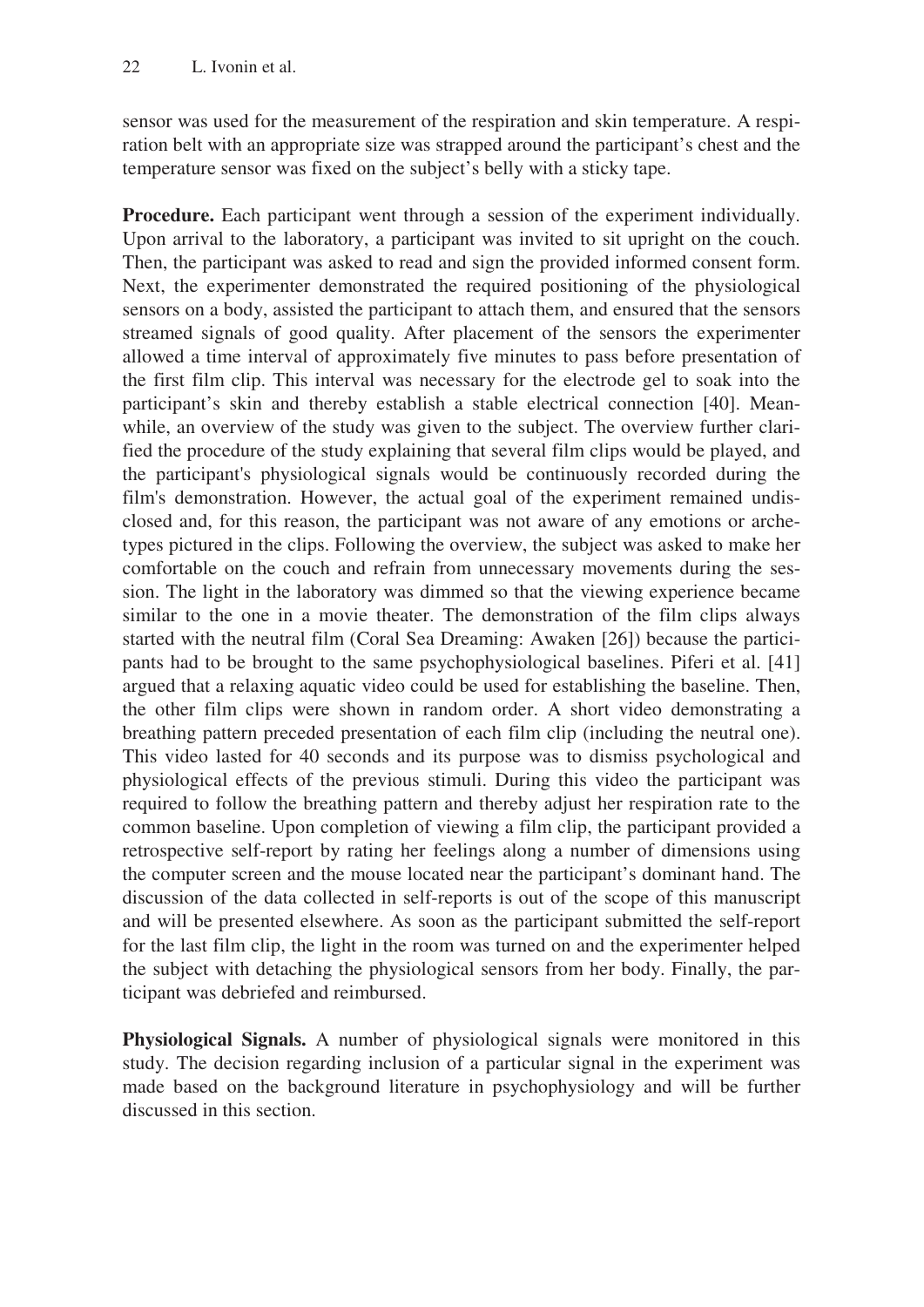Electrocardiogram (ECG) is a measurement of the heart's electrical activity conducted with electrodes attached to the skin surface and recorded over a period of time. ECG was monitored at 512 Hz and then cleaned with low-pass, high-pass, and notch filters. ECG contains plenty of information about the cardiovascular activity, and in the psychophysiological domain it is commonly used for the calculation of the heart rate (HR) and heart rate variability (HRV). The heart rate is a simple measurement that characterizes the heart's activity in terms of the number of heart beats per minute [42]. The HR was obtained from the ECG signal by identifying beats with an algorithm provided in [43] and computing the average heart rate over a moving window of 10 seconds. We expected to see a relation between the psychological states of the subjects and their HR because this measure had been widely applied in physiological computing and, according to Kreibig [44], the HR is the most often reported cardiovascular measure in psychophysiological studies of emotion. Next, several HRV parameters from time and frequency domains were calculated based on the heart beats data with an HRVAS software package [45]. Time domain parameters included the standard deviation of the beat to beat intervals (SDNN), the square root of the mean of the sum of the squares of differences between adjacent beat to beat intervals (RMSSD), and the standard deviation of differences between adjacent beat to beat intervals (SDSD) [20]. A pool of frequency domain parameters consisted of a total power, a power in a very low frequency range (VLF, 0-0.04 Hz), a power in a low frequency range (LF, 0.04-0.15 Hz), a power in a high frequency range (HF, 0.15-0.4 Hz), and a ratio of the power in a low frequency range to the power in a high frequency range (LF/HF) [20].

Skin conductance describes variations in the electrodermal activity of skin and is associated with processes of eccrine sweating, which are controlled by the sympathetic branch of the autonomic nervous system [40]. According to [23], skin conductance is closely related to psychological processes and particularly to the level of arousal. Skin conductance has tonic and phasic components. The tonic component reflects relatively slow changes in skin conductance over longer periods of time lasting from tens of seconds to tens of minutes. Thus, it is indicative of a general level of arousal and is known as the skin conductance level (SCL). A different perspective is given by the phasic component of skin conductance, which is called the skin conductance response (SCR), because it reflects high frequency variations of the conductance and is directly associated with observable stimuli [40]. The skin conductance signal was recorded at 512 Hz. Although such a high sampling rate is not imperative for measurement of the skin conductance signal, complex analysis approaches and smoothing procedures can benefit from higher resolution data [40]. The SCL was obtained from the raw skin conductance signal by applying a low pass filter at 1 Hz. An additional high pass filter was set at 0.5 Hz for the SCR.

Respiration is yet another physiological signal that has been often studied in psychophysiology [46]. This signal is correlated with processes in the sympathetic nervous system and is indicative of psychological states of individuals [47]. The raw respiration signal was monitored at 512 Hz and treated with low pass and high pass filters. Then, the respiration rate (RR) was obtained from the signal based on the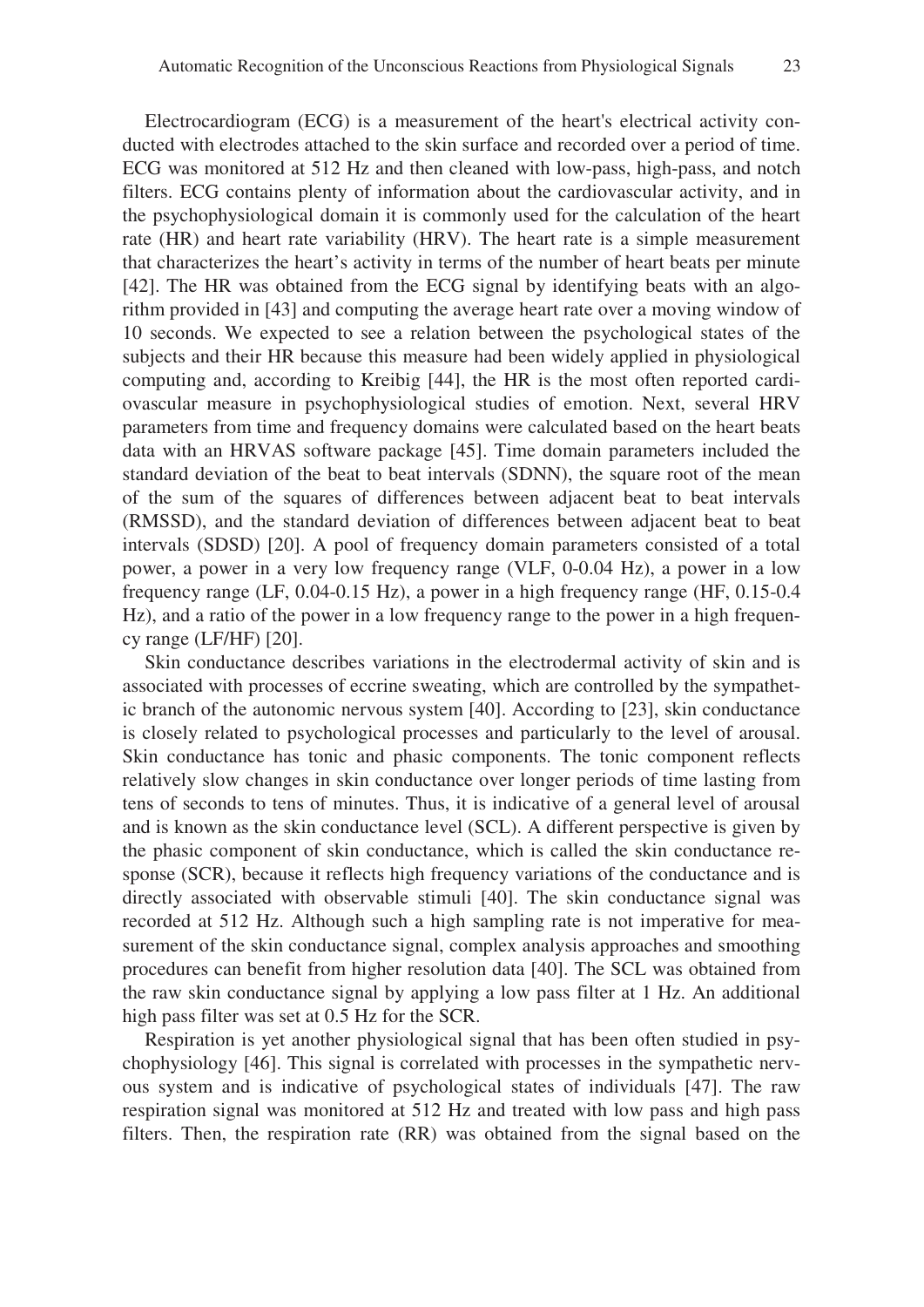guidelines provided by the manufacturer of the respiration sensor (*TMSI BV*). Afterwards, the RR was averaged with a moving window of 10 seconds.

Skin temperature (ST) fluctuates due to localized variations in the blood flow characterized by vascular resistance or arterial blood pressure that are in turn modulated by the sympathetic nervous system [48]. It has been previously reported in literature [49] that affective stimuli can cause variations in ST of individuals. The ST signal was monitored at 512 Hz. However, the raw data was later harmlessly resampled to 64 Hz because it is a slow changing signal. High frequency noise was eliminated with a low pass filter of 10 Hz that was applied to the resampled signal. Finally, the signal was smoothed with a moving window of 10 seconds.

Keeping in mind practical HCI applications, we preferred not to include electroencephalography (EEG) measures in this study due to concerns about the robustness of the EEG signal.

#### **2.2 Statistical Analysis**

As stated in the introduction, one of the motivations for this study was the question whether the patterns of physiological responses to various archetypal experiences are different and, furthermore, if the difference is statistically significant. We were also interested how physiological activations modulated by the explicit emotions of the participants are different comparing to their responses elicited by the archetypal stimuli. A number of statistical tests had to be conducted in order to answer these questions.

Each subject watched all the film clips that formed our sets of stimuli for the explicit emotions and the archetypal experiences. Thus, the study had repeated-measures design where physiological measurements were made on the same individual under changing experimental conditions. An appropriate statistical test for this type of design would be multivariate analysis of variance (MANOVA) for repeated measures [50]. However, certain assumptions of this test were violated for some of the physiological signals' features in our study. Namely MANOVA does not allow inclusion of time-varying covariates in the model and an unequal number of repeated observations per an experimental condition. The former requirement could not be fulfilled because the physiological baselines that were introduced to the statistical model as covariates consisted of multiple data points. Although this assumption could easily be satisfied by transforming a number of data points into a single feature, we preferred to preserve the richness of our dataset and refrained from, for instance, averaging the baseline record. The latter prerequisite of MANOVA demands an equal number of repeated measurements per experimental condition. It could not be met due to the fact that the film clips presented during the experiment had slightly different length and, consequently, the size of vectors with physiological data varied. While all the clips lasted for approximately 5 minutes, there was a considerable difference between some of the stimuli. The shortest film clip had duration of 4 minutes and 46 seconds whereas the longest one was 6 minutes and 35 seconds.

The limitations of MANOVA can be overcome if the statistical analysis is performed with linear mixed models (LMM). LMMs are parametrical statistical models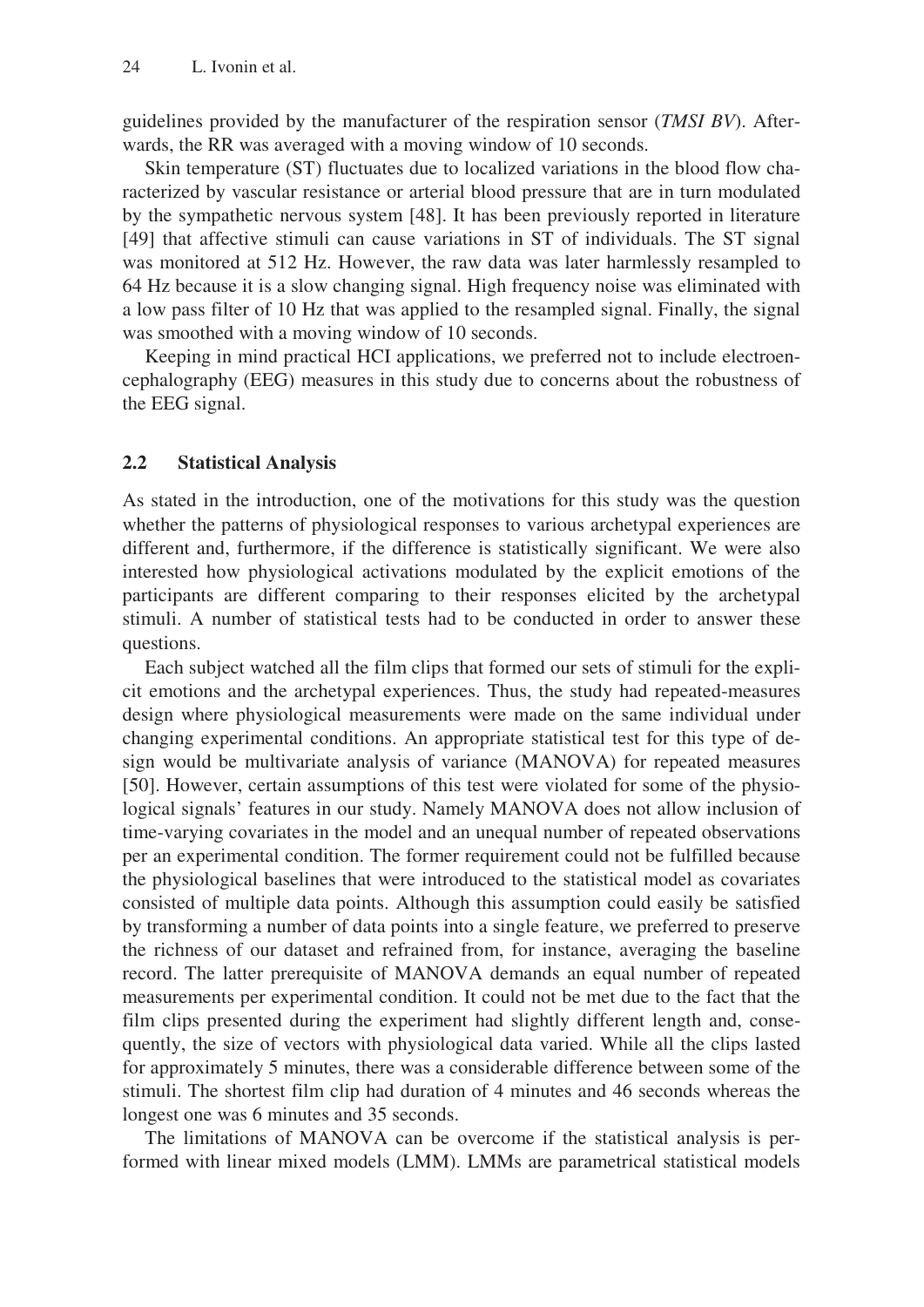for clustered, longitudinal or repeated-measures data that characterize the relationships between continues dependent variables and predictor factors [51]. LLMs have another advantage over MANOVA – they allow participants with missing data points to be included in the analysis. In contrast, MANOVA drops the entire dataset of a subject even if just one data point is absent. The general specification of an LMM for a given participant *i* can be defined as follows:

$$
Y_i = X_i \beta + Z_i u_i + \varepsilon_i \tag{1}
$$

In this equation  $Y_i$  is a vector of continues responses for the *i*-th subject and  $X_i$  is a design matrix that contains values of the covariates associated with the vector of fixed-effect parameters  $\beta$ . The  $Z_i$  matrix is comprised of covariates that are associated with random effects for the *i*-th subject. The vector or random effects is assumed to follow a multivariate normal distribution and is denoted with  $u_i$ . Finally, the  $\varepsilon_i$  vector represents residuals. A more elaborate introduction into LMMs can be found in, for instance, [51] or [52].

A software implementation of statistical procedures included in SPSS Version 19 (SPSS, Inc.) was utilized to answer the research questions pointed out earlier. Physiological responses of the subjects were treated as dependent variables (continuous responses), the film clips represented fixed variables and the physiological baselines measured during the presentation of the video with a breathing pattern before each stimulus were used as covariates. The LMMs main effect tests whether the patterns of the participants' physiological responses are different between various stimuli. The HRV features were analyzed with MANOVA as they met the requirements of this method. All statistical tests used a 0.05 significance level.

#### **2.3 Data Mining Techniques**

The statistical analysis can enable us to determine whether or not it is possible to distinguish the archetypal experiences of people based on the patterns of their physiological activations corresponding to each of the archetypes. However, a statistically significant difference between the physiological responses associated with various archetypes does not allow evaluation of the practical feasibility to accurately predict psychological states of the participants. On the other hand, a prediction model that maps physiological signals and the unconscious states of the users is what will be appreciated by HCI practitioners. Thus, besides the statistical analysis, data mining techniques were applied to the dataset in order to obtain a predictive model that would facilitate evaluation of the classification accuracy among the archetypal experiences. In order to make physiological data from different individuals comparable, the baseline values were subtracted from the data corresponding to stimuli presentations. The result of the subtraction was then normalized to a range from 0 to 1 for each subject separately.

**Classification Methods.** As demonstrated film clips had a duration of approximately 5 minutes, the physiological data that was recorded for each stimulus formed temporal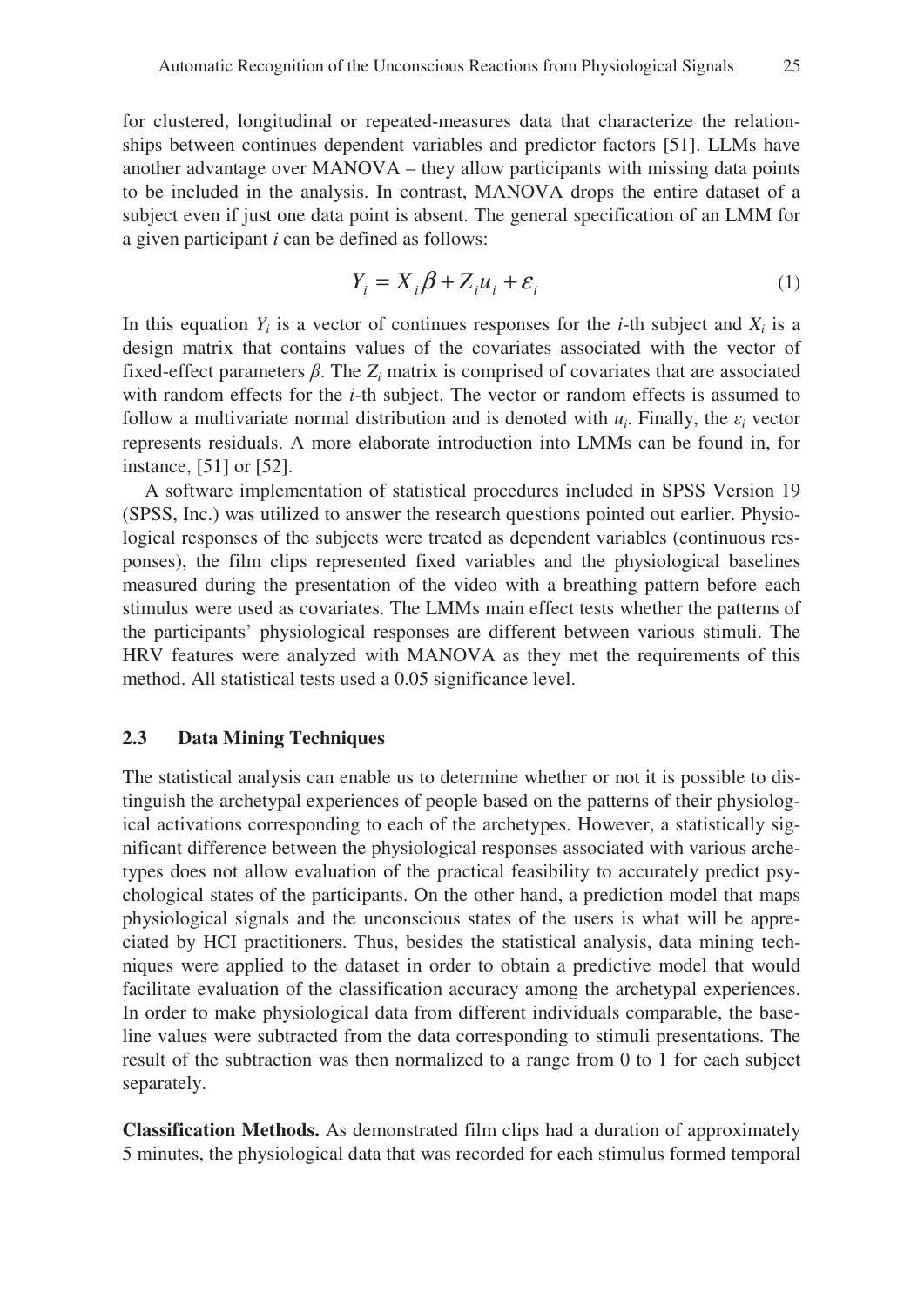sequences. The time sequences classification is different from the recognition of static information due to the increased complexity of the classification task. In general three main kinds of sequence classification algorithms can be distinguished [53] as shown below. However, there are also alternative approaches (see, for instance, [54]).

- Feature based classification essentially transforms a sequence classification problem to a representation amenable for conventional classification methods such as decision trees and neural networks.
- Sequence distance based classification relies on a distance measure that defines the similarity between a pair of time sequences. Similar to the feature based classification the idea of this method is to translate a sequence classification task into a domain where some existing classification algorithm can be used.
- Model based classification makes an assumption that time series are generated by an underlying model. This method requires a statistical model that given a class of data sequences defines the probability distribution of the sequences in the class [53].

In physiological computing, the feature based method of time sequence classification currently dominates [3]. From our point of view, this approach was also well tailored to this study. It has several advantages comparing to the other classification methods. First, this method provides a convenient way to include non-temporal attributes, such as some of the HRV features or the gender of subjects, into the analysis, which sequence distance or model approaches do not [55]. Second, contrary to HMM, this method does not require a considerable amount of training data in order to demonstrate a satisfying performance [55]. Taking into consideration the fact that the physiological data of 10 participants had to be discarded from the analysis, the quantity of data was clearly not enough to achieve competitive classification accuracy with HMM. Third, the identification of model streams representing typical time series that correspond to various psychological states is not trivial in the sequence distance method.

After the selection of attributes, several classifiers were used to construct predictive models for classification. In our analysis 5 classification methods frequently used in physiological computing [3] were evaluated. K-nearest neighbor (kNN) is a simple algorithm that performs instance-based learning classifying an object based on the classes of its neighbors. The second classifier was support vector machine (SVM) that constructs a set of hyperplanes for classification purposes. The third classification method relied on a probabilistic model built with the naïve Bayes algorithm. The fourth approach was linear discriminant analysis (LDA) that is well suited for small data samples and is easy in implementation [3]. Finally, the fifth classification method was the C4.5 algorithm for generation of decision trees. The decision trees were used in conjunction with Adaptive Boosting (AdaBoost) [56] in order to achieve higher accuracy. It was important to guarantee that the classification algorithms are not trained and tested on the same dataset because we wanted to obtain subject independent results. Therefore a leave-one-out cross-validation technique was employed for assessments of the classification performance.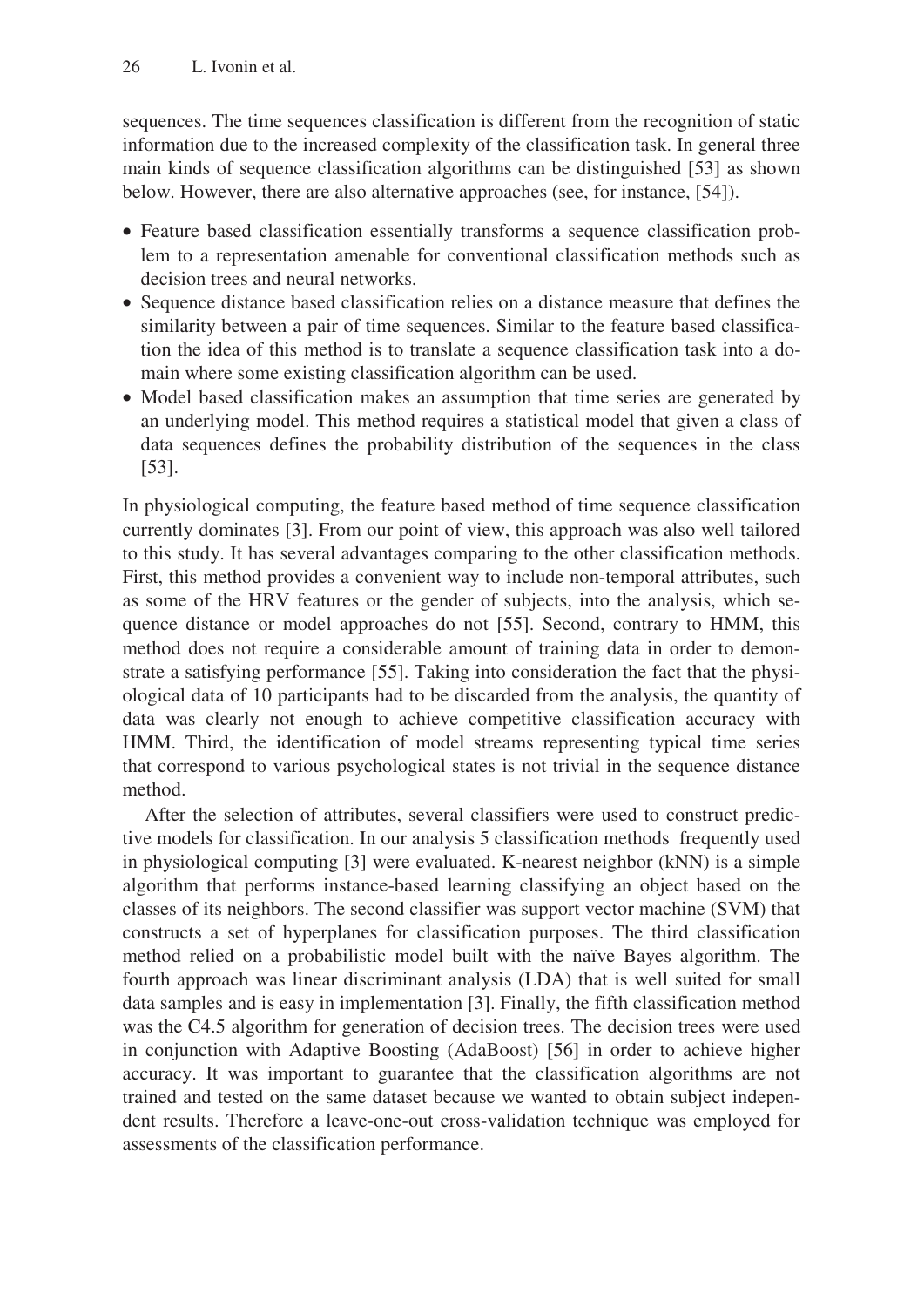**Selection of Features.** An essential prerequisite of the classification is the extraction of feature vectors from data sequences. The main goal pursued by the extraction of features is a compression of data sequences to smaller sets of static features. The sliding window, the Discrete Wavelet Transform (DWT) and the Discrete Fourier Transform (DFT) [57–59] are three methods for conversion of time series to static data. The sliding window method performs best with low frequency and relatively short time sequences because an increase of the signal's frequency and length leads to generation of high dimensional feature vector. For long and high frequency data series the DWT and DFT approaches have been introduced. The idea behind these methods is the transformation of a sequence from the time domain to the time-frequency plane (DWT) or to the frequency domain respectively (DFT). Taking into consideration the aspects of our setup, the sliding window method for extraction of feature vectors was an appropriate way to prepare the dataset for the classification. Another name of this approach is segmentation since it first involves partition of a time axis into multiple segments with equal length and then averaging of temporal data along the segments [59].

Our next step was to use the segmentation method with the collected physiological data. The ECG signal provided 38 features in total: 30 features were obtained from the HR temporal data by averaging values of the HR along the segments of 10 seconds; 8 features of the HRV signal (SDNN, RMSSD, SDSD, total power, VLF, LF, HF, and LF/HF). A total of 60 features were extracted from the skin conductance signal. The first 30 features belonged to the SCL signal that was averaged over 30 segments of 10 seconds each. The remaining 30 features were generated in a similar manner from the SCR signal. Then, the respiration signal was converted to 30 features representing the average RR calculated on each of the segments. Another 30 features were obtained from the ST signal by calculating average values over the 30 segments. Finally, we had 158 features ready for the classification.

**Dimension Reduction.** Reduction of dimensionality is a recommended step in the data mining process. There are various techniques for the reduction of features including principal component analysis (PCA) and LDA. For the purposes of our study LDA was chosen over PCA because in general PCA has the weakness of only capitalizing on between-class information, while LDA uses both within- and between-class information for better performance [60]. Two aspects of LDA should be mentioned here. First, strictly speaking, LDA is not a feature selection but a feature extraction method that obtains the new attributes by a linear combination of the original dimensions. The reduction of dimensionality is achieved by keeping the components with highest variance. Second, LDA can be used for both the identification of important features and classification [3]. Dimension reduction with LDA reduced 158 features into 7 components. For illustration of the importance of each physiological signal in the extracted components, coefficients of determination  $(R^2)$  were calculated and put in Table 2. The coefficients of determination specify the amount of variance in one of the 7 discriminant functions that can be described by all the features of a certain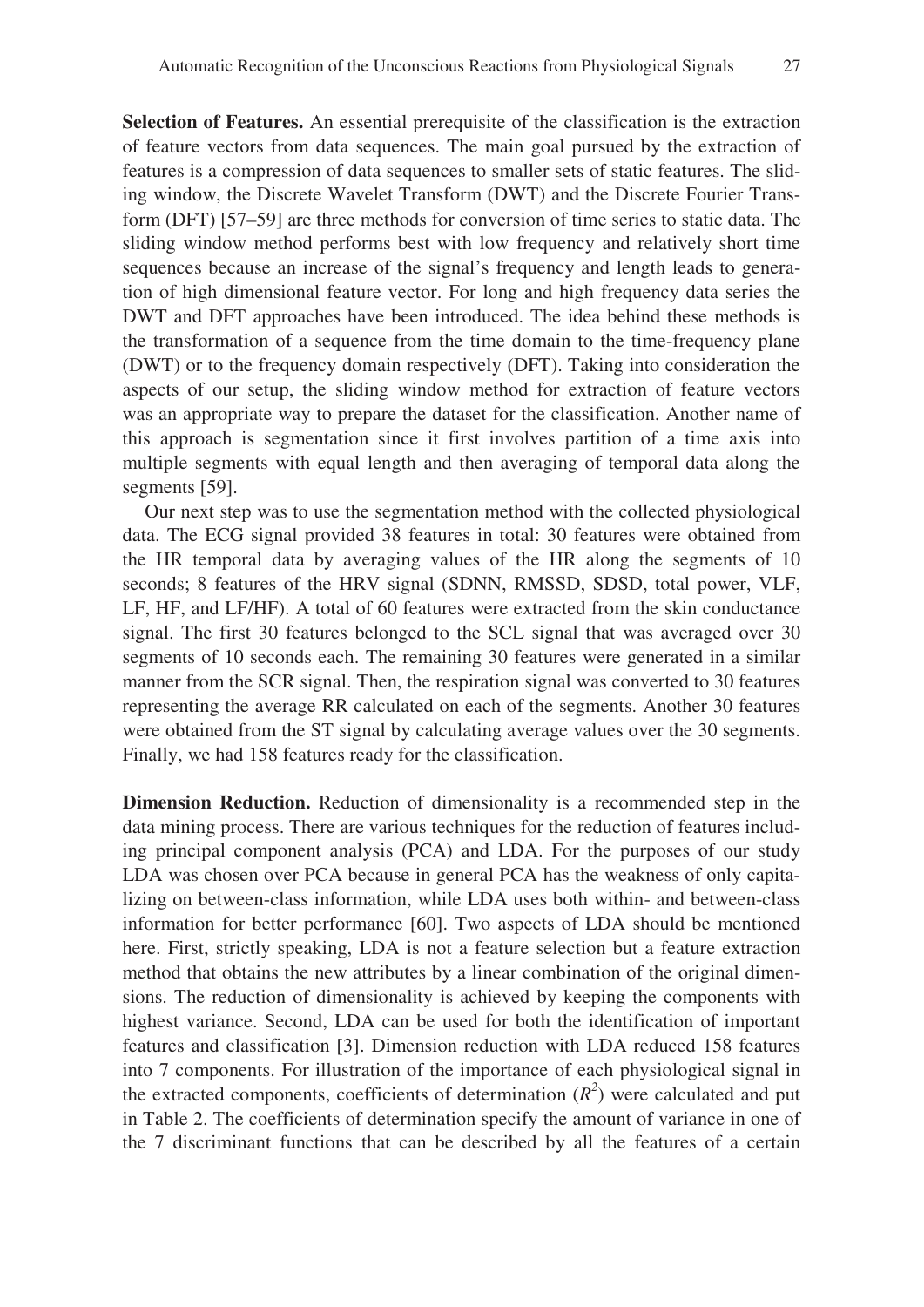physiological signal. The data in Table 2 suggests that electrocardiography and skin conductivity were two measurements which contributions to the discriminant functions were the strongest.

|           |       |       | 3     |       |       | $\sigma$ |       | Average |
|-----------|-------|-------|-------|-------|-------|----------|-------|---------|
| ECG       | 0.553 | 0.228 | 0.607 | 0.971 | 0.742 | 0.905    | 0.184 | 0.599   |
| <b>SC</b> | 0.098 | 0.060 | 0.151 | 0.098 | 0.164 | 0.299    | 0.507 | 0.197   |
| <b>RR</b> | 0.003 | 0.000 | 0.003 | 0.005 | 0.006 | 0.001    | 0.000 | 0.003   |
| <b>ST</b> | 0.004 | 0.030 | 0.004 | 0.000 | 0.006 | 0.056    | 0.002 | 0.015   |

**Table 2.** Coefficients of determination  $(R^2)$  for the seven discriminant functions

### **3 Results**

#### **3.1 Statistical Analysis**

The initial motivation of this study was to explore the relationships between the archetypal experiences and their physiological correlations. The statistical analysis was to answer the question whether the archetypal experiences of the participants elicited with the film clips have a significant effect on their physiological signals. The features extracted from ECG, skin conductance, respiration and skin temperature recordings were arranged to form three types of datasets: one with the data for the explicit emotions, another with the data for the archetypal experiences and the unified dataset.

LMMs were fit to each of the datasets with the HR features. The analysis, which the HR entered as a dependent variable, demonstrated a significant interaction effect between the film clips and the HR baselines for all the datasets: the explicit emotions dataset,  $[F(4, 541.443) = 2.513, p = 0.041]$ , the archetypal experiences dataset  $[F(7, 541.443) = 2.513, p = 0.041]$  $1028.618$  = 3.503, p = 0.001] and the unified dataset, [F(12, 1521.573) = 3.929, p <= 0.001].

As the HRV features were calculated over the whole duration of every stimulus and were represented with a single data point, they could be easily analyzed with MANOVA for repeated measures. This test showed a significant main effect of the film clips on the HRV parameters of the participants' physiological responses for two of the datasets: the explicit emotions dataset,  $[F(32, 329.811) = 2548, p \le 0.001]$ (Wilks' lambda)] and the unified dataset,  $[F(96, 1903.193) = 1987, p \le 0.001$ (Wilks' lambda)]. However, the same test for the archetypal experiences dataset was not significant,  $[F(56, 872.323) = 1281, p = 0.085$  (Wilks' lambda)].

The relationship between the SCL features and the presentations of the stimuli was investigated with LMMs. The statistical tests indicated a significant interaction effect between the film clips and the SCL baselines for the explicit emotions dataset [F(4,  $2884,487$  = 42.130, p <= 0.001], the archetypal experiences dataset [F(7, 5880.869)  $= 38.795$ , p  $\le 0.001$ ] and the unified dataset [F(12, 9868.854) = 27.615, p  $\le 0.001$ ]. Next, we ran analysis for the SCR features in a similar manner. A significant interaction effect between the film clips and the baseline covariates was discovered for the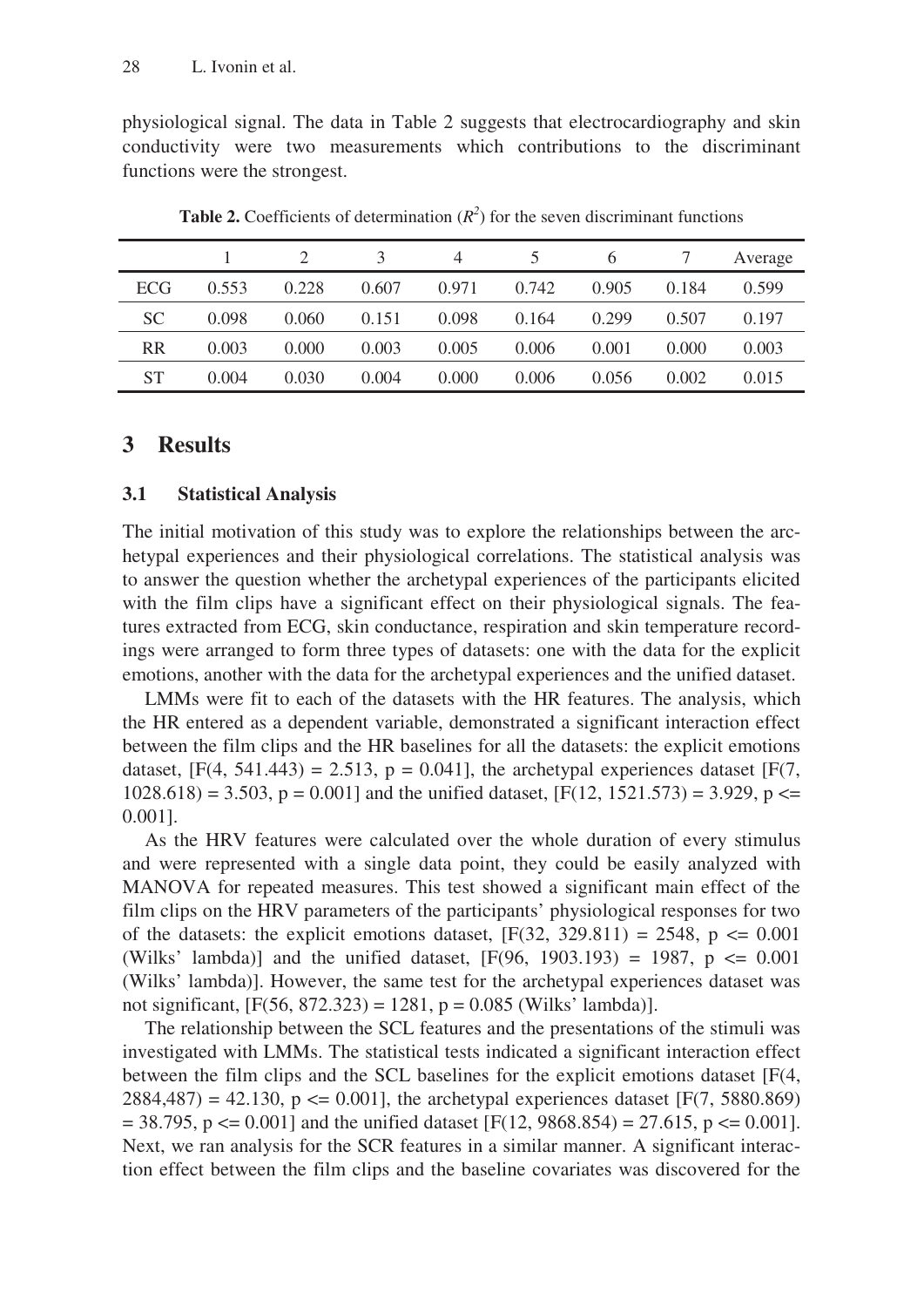explicit emotions dataset,  $[F(4, 707.582) = 13.473, p \le 0.001]$ , the archetypal experiences dataset,  $[F(7, 1391.923) = 11.401$ ,  $p \le 0.001$  and the unified dataset,  $[F(12, 1391.923) = 11.401$ ,  $p \le 0.001$  and the unified dataset,  $[F(12, 1391.923) = 11.401$  $2109.957 = 10.667$ , p <= 0.001].

Then, we looked at the respiration data and performed tests with LMMs that were fit to the RR measurements. The interaction between the film clips and the baseline RR did not demonstrated significance for the archetypal experiences dataset, [F(7, 1071.446) = 1.070, p = 0.380] and the unified dataset  $[F(12,1686.540) = 1.667, p =$ 0.068]. Nevertheless, the same test was significant for the explicit emotions dataset,  $[F(4, 611.304) = 2.931, p = 0.020].$ 



**Fig. 1.** Heart rate responses of the subjects to the film clips. The mean values and 95% confidence intervals of the HR are represented with the bold lines and the vertical bars.

Finally, the features of the skin temperature recordings were analyzed. Again, LMMs built on the ST data were used for the statistical testing. However, we could not complete the analysis because the statistical software did not achieve a convergence within 100 of iterations.

For illustrative purposes, the data of HR signal that contributed to the discriminant functions the most is presented on Fig. 1. The mean values and 95% confidence intervals of the HR are indicated for several of the stimuli.

#### **3.2 Classification**

After the statistical analysis an evaluation of several predictive models was conducted. This evaluation was aimed at answering the question of how accurate the archetypal experiences can be predicted and classified by computational intelligence algorithms from physiological data.

Similar to the statistical analysis the classification was performed on three collections of data records: the explicit emotions dataset, the archetypal dataset and the unified dataset that integrated all the available data. Every selected classification method (kNN, SVM, naïve Bayes, LDA and AdaBoost with decision trees) was applied to each of the datasets.

For the archetypal dataset the model constructed with the kNN method was able to correctly classify 74% of the instances. However, the same classification approach resulted in the recognition rate of 72% for the explicit emotions dataset and of 49.8% for the unified dataset. The number of nearest neighbors equal to 20  $(k = 20)$  lead to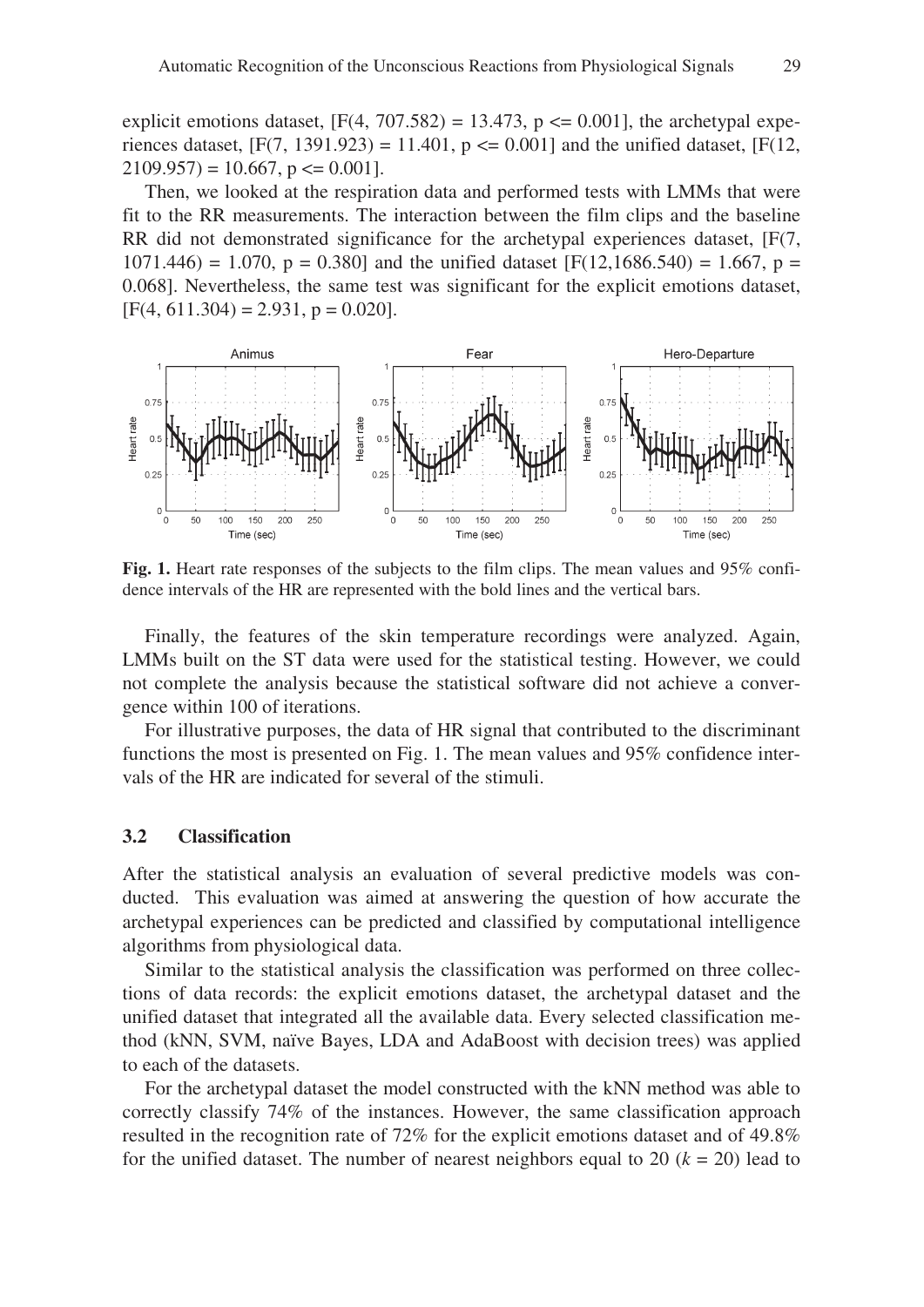the optimal performance in all the cases. The SVM algorithm provided better classification accuracy than kNN for the archetypal dataset (75.5%) and for the unified dataset (68.3%). On the other hand it demonstrated slightly lower recognition rate on the explicit emotions dataset (71.2%). The naïve Bayes and LDA approaches enabled us to achieve similar performance on the archetypal dataset (79.5%) and the explicit emotions dataset (74.4%). The recognition rate on the unified dataset was higher with the LDA method (61.2%) comparing to the naïve Bayes classifier (57.2%). Finally, decision trees in conjunction with AdaBoost led to the poorest classification results: 67% for the archetypal dataset, 68.8% for the explicit emotions dataset and 47.1% for the unified dataset. A summary of the classification results is provided in Table 3.

**Table 3.** Classification performance achieved with different methods for the archetypal, the explicit and the unified datasets

| Dataset    | kNN    | <b>SVM</b> | Naïve Bayes | LDA   | AdaBoost |
|------------|--------|------------|-------------|-------|----------|
| Archetypal | 74%    | $75.5\%$   | 79.5%       | 79.5% | 67%      |
| Explicit   | $72\%$ | 71 2%      | 74.4%       | 74.4% | 68.8%    |
| Unified    | 49 8%  | 68.3%      | 57.2%       | 61.2% | 47 1\%   |

# **4 Discussion**

### **4.1 Statistical Analysis**

A number of statistical tests were run on the collected data. Their outcomes gave evidence of a significant relationship between some of the physiological signals and the psychological conditions of the subjects. Whereas the patterns in three out of the four measurements reflected the induced explicit emotions, no association could be inferred from the skin temperature signal. These findings were anticipated and go along with the state of the art of physiological computing. Unfortunately, the skin temperature signal did not justify our expectations and, from our point of view, its variations are too slow to successfully contribute to the differentiation of emotions. The archetypal states of the participants demonstrated statistically significant relationship with the HR, SCL and SCR features extracted from the ECG and skin conductance signals. In comparison with the explicit emotions, the archetypal experiences lead to observable activations in a smaller number of the physiological features. Nevertheless, our results show that the patterns of physiological responses to various archetypal experiences are different and the difference is statistically significant. Furthermore, the analysis performed with the unified dataset, which integrated the explicit emotions and the archetypal experiences, supported the hypothesis of possibility to distinguish between these two types of stimuli.

### **4.2 Classification Accuracy**

Having conducted the statistical analysis we were curious how accurately computational intelligence methods can classify the archetypal experiences. The findings of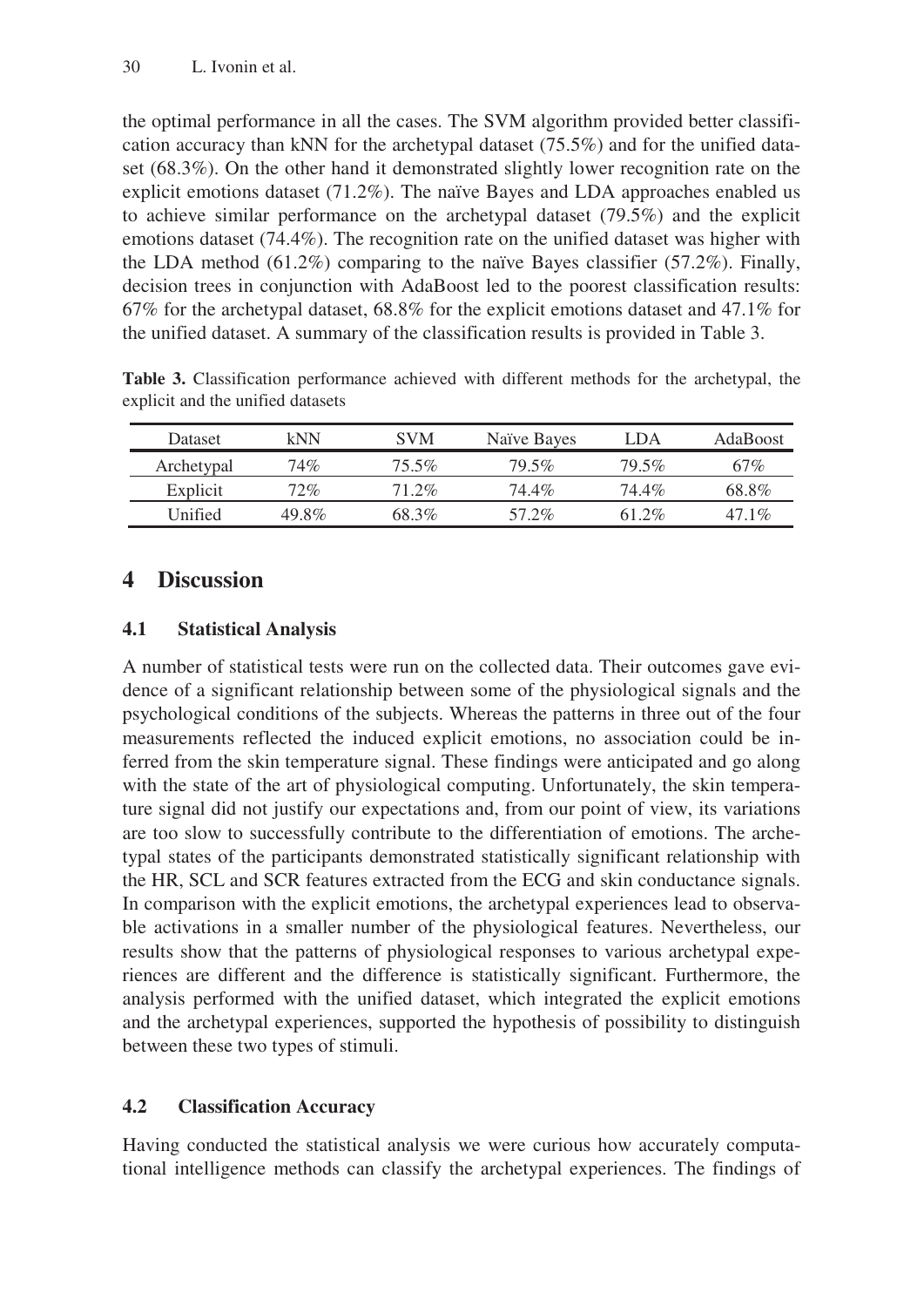our study indicate that prediction models built with data mining techniques and trained on the physiological data of the subjects achieved reasonably high precision. Five different classification methods were used to obtain the models that demonstrated classification rates from 67% to 79.5%. These results are not subject-depended and characterize the ability of the models to predict the correct archetypal conditions from the physiological recordings of an unknown user. While it is easy to check the classification accuracy of the explicit emotions against other studies in affect recognition, the same comparison for the archetypal experiences is challenging. We are aware of only one study [61] where the responses of people to brief presentations of *mandala* symbols, which are considered to express the archetype of the self, were measured with physiological sensors. The reported classification rate of 23.3% is considerably lower than the results obtained in this study. This fact can be explained with the differences in the design of the experiments. In particular, the duration of stimuli presentation and the type of stimuli seem to be important. Indeed, the film clips extracted from blockbuster movies are likely to be more powerful than the images of mandala presented for several seconds. Our findings for the archetypal experiences can also be set against previous studies in affect recognition just to have a relative benchmark. Judging by the review provided in [3], the classification accuracy of our models is on par with the ones demonstrated in those studies. Although in some cases higher recognition rates have been reported, for instance in [62–64] researchers achieved classification precision of up to 97.4%, two types of limitations, which seem to exist in these studies, have to be taken into account. First, in some cases the classification is subject-dependent, meaning that recognition algorithms are adjusted to perform well only with the data belonging to a particular individual and cannot be generalized. Second, the number of the psychological conditions that are being predicted is important because the more classes to be classified, the more difficult the problem becomes. This can be illustrated with a simple example – in a case of two classes problem, accuracy of 50% is attained simply by chance, while in a situation with 8 classes the chance level drops to 12.5%. In our experiment we had 8 conditions to be differentiated, but the best recognition rates were obtained in the studies that considered only 2 or 3 affective states.

Looking at the obtained results it seems clear that the Naïve Bayes and LDA classification methods generally outperformed other approaches. A particularly interesting finding is that higher prediction accuracy was obtained for the archetypal dataset comparing to the explicit emotions dataset. The better recognition rate was achieved despite of the fact that the archetypal dataset contained 8 classes while the explicit emotion dataset only 5. From our point of view, the archetypes were classified more accurately than the explicit emotions because by definition they elicit cognitive and affective activations that are universal across the population. On the other hand, the explicit emotions are more subject-dependent and considerably vary due to an individual's personality.

In the future work it will be necessary to improve the classification accuracy. From our point of view, an increase of the recognition rate can be achieved by taking into account additional parameters of physiological signals and performing subjectdependent classification.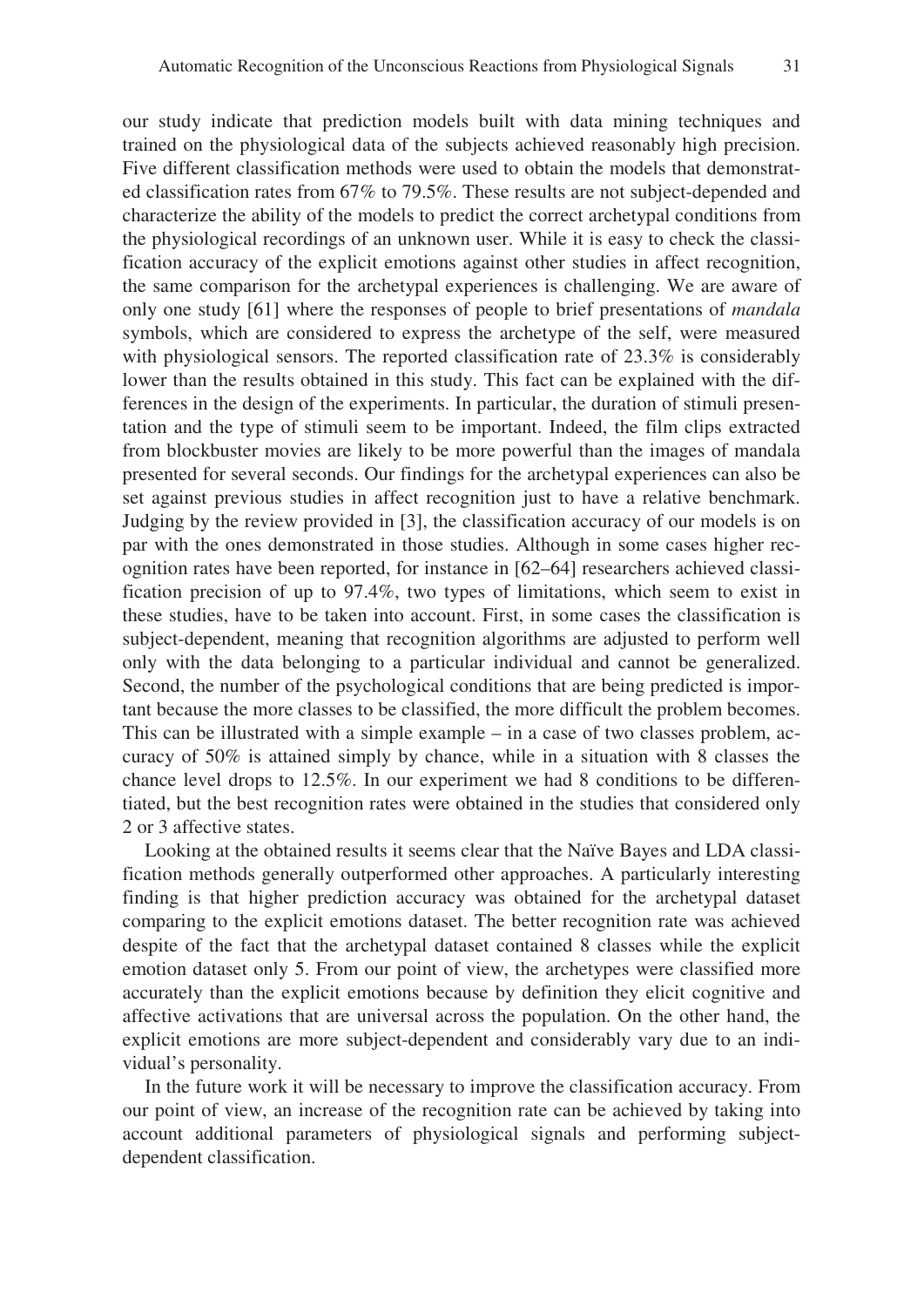### **4.3 Archetypal Stimuli**

The stimuli for induction of the archetypal experiences were a crucial component of the study. However, as it was the first experiment where the archetypal experiences were elicited with film clips, we did not have an empirical evidence that the stimuli we identified with the help of ARAS [39] would successfully express the 8 targeted archetypes. Another concern was related to the length of the film clips. Due to the fact that they each lasted approximately five minutes, it was reasonable to expect highly heterogeneous affective and cognitive responses of the participants that would complicate the recognition problem. Judging by our findings, the selection of the film clips was satisfactory and the universal unconscious reactions in subjects from various regions of the world were elicited successfully. This conclusion can be made based on the accurate recognition rate that otherwise would not be possible to attain.

### **4.4 Limitations**

Several limitations of this study should be highlighted. First, a relatively small number of participants can be considered as a limitation. Next, during the presentation of the film clips the subjects generally sit still and the amount of movements was small. For this reason, we did not have to implement any dedicated signal processing methods for combating the movement artifacts that would likely be necessary in many HCI scenarios. The third limitation is the generalizability of the results. Only a single example of each archetype was presented to the participants. This fact limits the generalizability of our findings and demands new studies with more representations for every archetype to be carried out. Finally, it is necessary to perform comparison of the physiological data and the self-reports provided by the subjects. Such a comparison will indicate to which extent the participants were able to consciously perceive the archetypal appearances in the film clips.

### **4.5 Conclusion**

To a large extent people are driven by the collective unconscious in their decisions, motivations, and behaviors. So far, the unconscious experiences of the users have received little attention in physiological computing because it has been primary dealing with cognition and affect. In this study the feasibility of recognizing the archetypal experiences of users, which constitute the collective unconscious, with wireless sensors and without human interventions, was evaluated. The experiment that featured 8 archetypes visualized with the film clips was executed in order to collect physiological data. We then applied data mining methods to the obtained dataset, performed statistical analysis and built several prediction models that demonstrated prediction accuracy of up to 79.5%. Thus, physiological sensors coupled with computational intelligence algorithms can facilitate development of HCI interfaces that sense archetypal experiences of the users and use this information for system adaptation.

**Acknowledgements.** The authors thank The Archive for Research in Archetypal Symbolism (ARAS) and in particular John Beebe, Baruch Gould, Iden Goodman, Allison Tuzo and Tom Singer for the help with identification and selection of the archetypal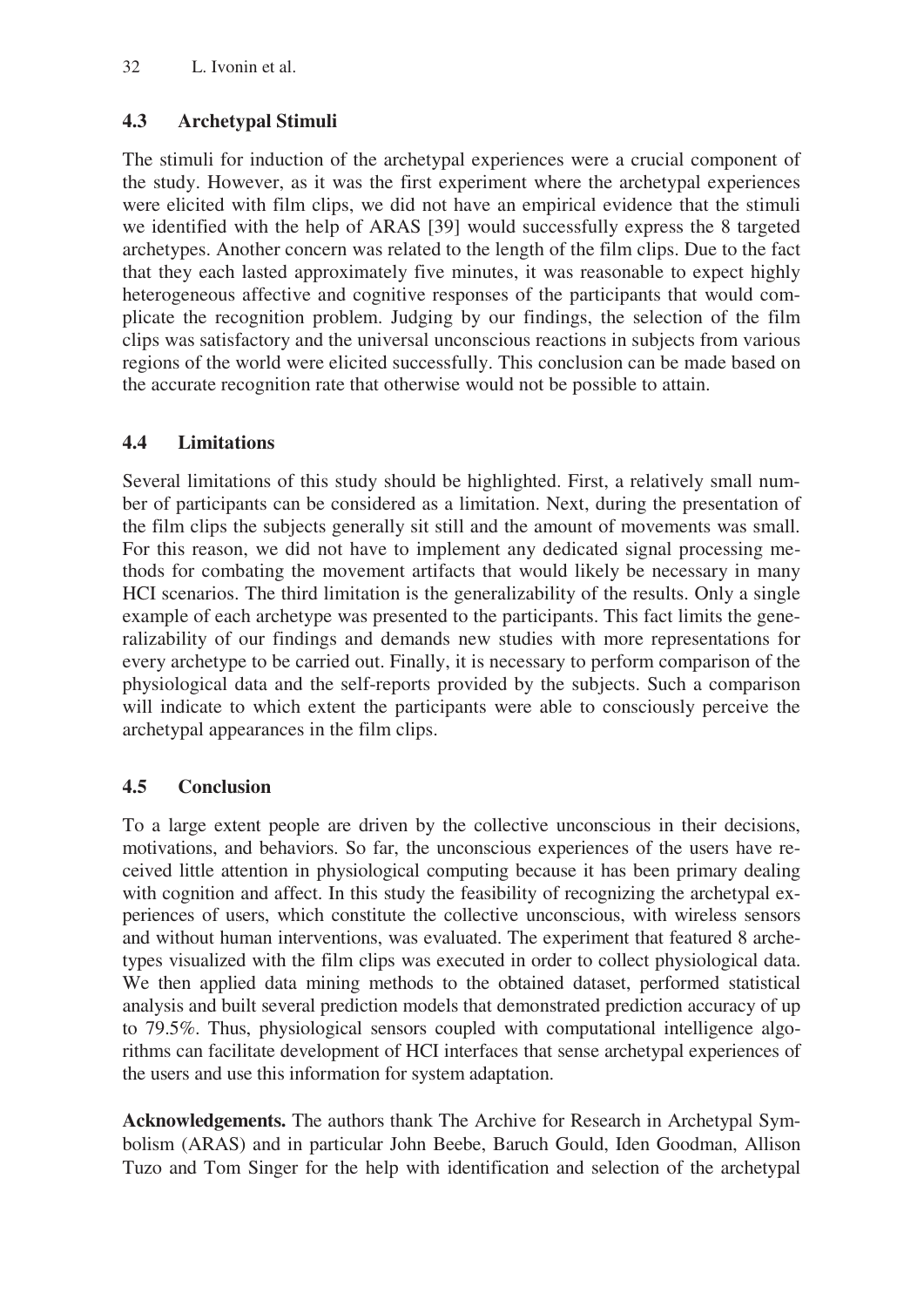stimuli. We also thank the anonymous reviewers for their helpful comments. This work was supported in part by the Erasmus Mundus Joint Doctorate (EMJD) in Interactive and Cognitive Environments (ICE), which is funded by Erasmus Mundus under the FPA no. 2010-2012.

## **References**

- 1. Picard, R.W.: Affective computing, MIT Media Laboratory Perceptual Computing Section Technical Report No. 321 (1995)
- 2. Fairclough, S.H.: Fundamentals of physiological computing. Interacting with Computers 21, 133–145 (2009)
- 3. Novak, D., Mihelj, M., Munih, M.: A survey of methods for data fusion and system adaptation using autonomic nervous system responses in physiological computing. Interacting with Computers 24, 154–172 (2012)
- 4. Zhou, F., Qu, X., Helander, M.G., Jiao, J.(R.): Affect prediction from physiological measures via visual stimuli. International Journal of Human-Computer Studies 69, 801–819 (2011)
- 5. Wu, D., Courtney, C.G., Lance, B.J., Narayanan, S.S., Dawson, M.E., Oie, K.S., Parsons, T.D.: Optimal arousal identification and classification for affective computing using physiological signals: virtual reality stroop task. IEEE Transactions on Affective Computing 1, 109–118 (2010)
- 6. Stickel, C., Ebner, M., Steinbach-Nordmann, S., Searle, G., Holzinger, A.: Emotion detection: application of the valence arousal space for rapid biological usability testing to enhance universal access. In: Stephanidis, C. (ed.) Universal Access in HCI, Part I, HCII 2009. LNCS, vol. 5614, pp. 615–624. Springer, Heidelberg (2009)
- 7. Nisbett, R.E., Wilson, T.D.: Telling more than we can know: verbal reports on mental processes. Psychological Review 84, 231–259 (1977)
- 8. Van Gaal, S., Lamme, V.A.F.: Unconscious high-level information processing: implication for neurobiological theories of consciousness. The Neuroscientist 18, 287–301 (2012)
- 9. Bargh, J.A., Morsella, E.: The unconscious mind. Perspectives on Psychological Science 3, 73–79 (2008)
- 10. Rauterberg, M.: Emotions: The voice of the unconscious. In: Yang, H.S., Malaka, R., Hoshino, J., Han, J.H. (eds.) ICEC 2010. LNCS, vol. 6243, pp. 205–215. Springer, Heidelberg (2010)
- 11. Sally, W.: Algorithms and archetypes: evolutionary psychology and Carl Jung's theory of the collective unconscious. Journal of Social and Evolutionary Systems 17, 287–306 (1994)
- 12. Jung, C.G.: The archetypes and the collective unconscious. Princeton University Press, Princeton (1981)
- 13. Jung, C.G.: Man and his symbols. Doubleday, Garden City (1964)
- 14. Miller, N.E.: Some examples of psychophysiology and the unconscious. Applied Psychophysiology and Biofeedback 17, 3–16 (1992)
- 15. Lang, P.J., Bradley, M.M., Cuthbert, B.N.: International affective picture system (IAPS): affective ratings of pictures and instruction manual. Technical Report A-8, Gainesville, FL, USA (2008)
- 16. Bradley, M.M., Lang, P.J.: International affective digitized sounds (IADS): stimuli, instruction manual and affective ratings (Tech. Rep. No. B-2), Gainesville, FL, USA (1999)
- 17. Eich, E., Ng, J.T.W., Macaulay, D., Percy, A.D., Grebneva, I.: Combining music with thought to change mood. In: Coan, J.A., Allen, J.J.B. (eds.) The Handbook of Emotion Elicitation and Assessment, pp. 124–136. Oxford University Press, New York (2007)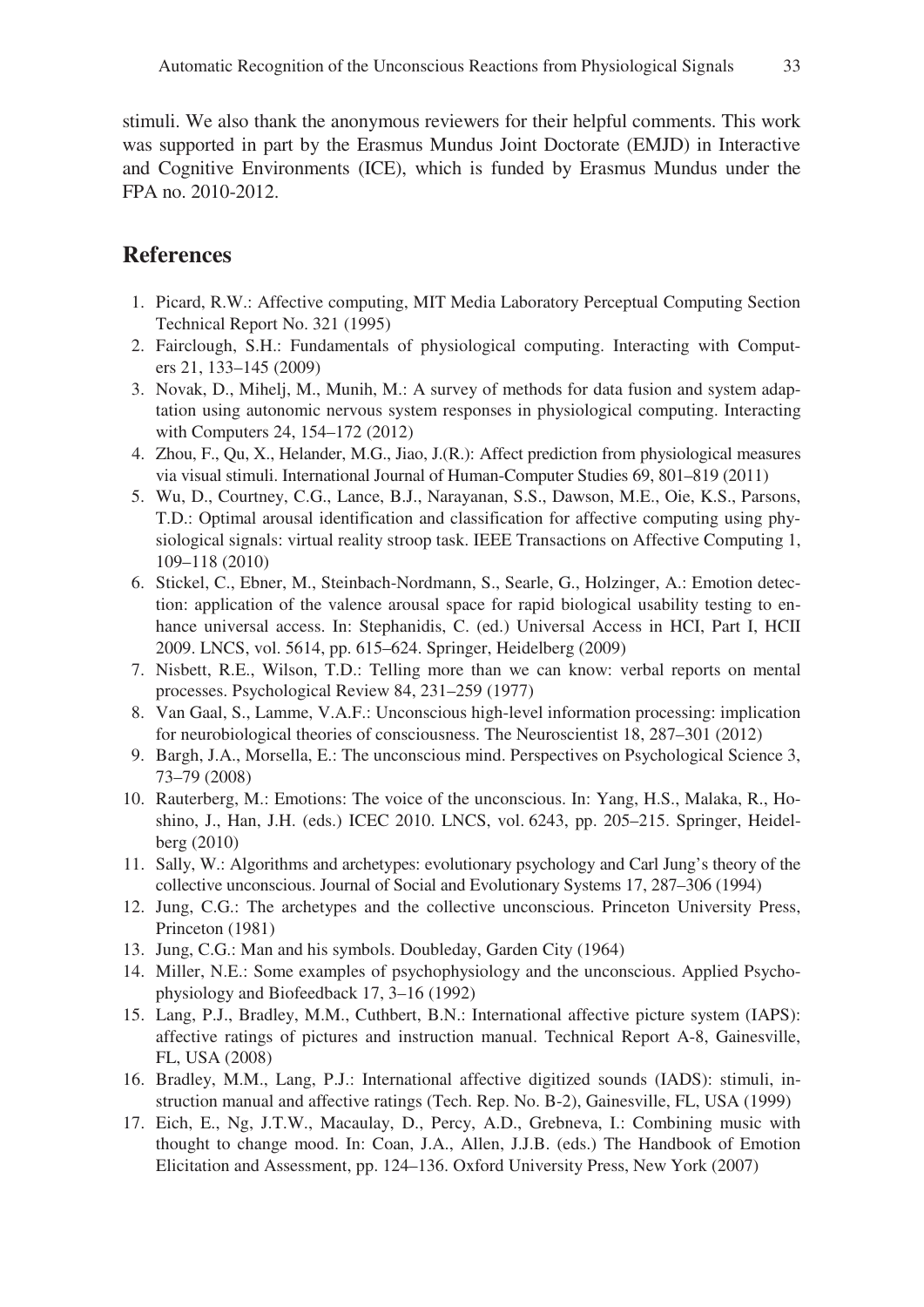- 18. Gross, J.J., Levenson, R.W.: Emotion elicitation using films. Cognition & Emotion 9, 87–108 (1995)
- 19. Rottenberg, J., Ray, R.D., Gross, J.J.: Emotion elicitation using films. In: Coan, J.A., Allen, J.J.B. (eds.) Handbook of Emotion Elicitation and Assessment, pp. 9–28. Oxford University Press, New York (2007)
- 20. Task Force of the European Society of Cardiology and the North American Society of Pacing and Electrophysiology: Heart rate variability: standards of measurement, physiological interpretation, and clinical use. Circulation 93, 1043–1065 (1996)
- 21. Russell, J.A.: A circumplex model of affect. Journal of Personality and Social Psychology 39, 1161–1178 (1980)
- 22. Ivonin, L., Chang, H.-M., Chen, W., Rauterberg, M.: A new representation of emotion in affective computing. In: Proceeding of 2012 International Conference on Affective Computing and Intelligent Interaction (ICACII 2012), Taipei, Taiwan. Lecture Notes in Information Technology, pp. 337–343 (2012)
- 23. Lang, P.J., Greenwald, M.K., Bradley, M.M., Hamm, A.O.: Looking at pictures: affective, facial, visceral, and behavioral reactions. Psychophysiology 30, 261–273 (1993)
- 24. Soleymani, M., Pantic, M., Pun, T.: Multimodal emotion recognition in response to videos. IEEE Transactions on Affective Computing 3, 211–223 (2011)
- 25. Faber, M.A., Mayer, J.D.: Resonance to archetypes in media: there is some accounting for taste. Journal of Research in Personality 43, 307–322 (2009)
- 26. Hannan, D.: Coral sea dreaming: awaken. Roadshow Entertainment (2010)
- 27. Demme, J.: The silence of the lambs. Orion Pictures (1991)
- 28. Atkinson, R., Curtis, R.: Mr. Bean (season 1, episode 1). Pearson Television International (1990)
- 29. Allers, R., Minkoff, R.: The Lion King. Walt Disney Pictures (1994)
- 30. Zemeckis, R.: Forrest Gump. Paramount Pictures (1994)
- 31. Mendes, S.: American beauty. DreamWorks Pictures (1999)
- 32. Gibson, M.: Braveheart. 20th Century Fox (1995)
- 33. Aronofsky, D.: Black swan. Fox Searchlight Pictures (2010)
- 34. Hooper, T.: The king's speech. The Weinstein Company (2010)
- 35. Almodóvar, P.: All about my mother. Warner Sogefilms (1999)
- 36. Fincher, D.: Fight club. 20th Century Fox (1999)
- 37. Campbell, J.: The hero with a thousand faces. New World Library, Novato (2008)
- 38. Maloney, A.: Preference ratings of images representing archetypal themes: an empirical study of the concept of archetypes. Journal of Analytical Psychology 44, 101–116 (2002)
- 39. Gronning, T., Sohl, P., Singer, T.: ARAS: archetypal symbolism and images. Visual Resources 23, 245–267 (2007)
- 40. Figner, B., Murphy, R.O.: Using skin conductance in judgment and decision making research. In: Schulte-Mecklenbeck, M., Kuehberger, A., Ranyard, R. (eds.) A Handbook of Process Tracking Methods for Decision Research, pp. 163–184. Psychology Press, New York (2011)
- 41. Piferi, R.L., Kline, K.A., Younger, J., Lawler, K.A.: An alternative approach for achieving cardiovascular baseline: viewing an aquatic video. International Journal of Psychophysiology 37, 207–217 (2000)
- 42. Neuman, M.R.: Vital signs: heart rate. IEEE Pulse 1, 51–55 (2010)
- 43. Afonso, V.X., Tompkins, W.J., Nguyen, T.Q.: ECG beat detection using filter banks. IEEE Transactions on Biomedical Engineering 46, 192–202 (1999)
- 44. Kreibig, S.D.: Autonomic nervous system activity in emotion: a review. Biological Psychology 84, 394–421 (2010)